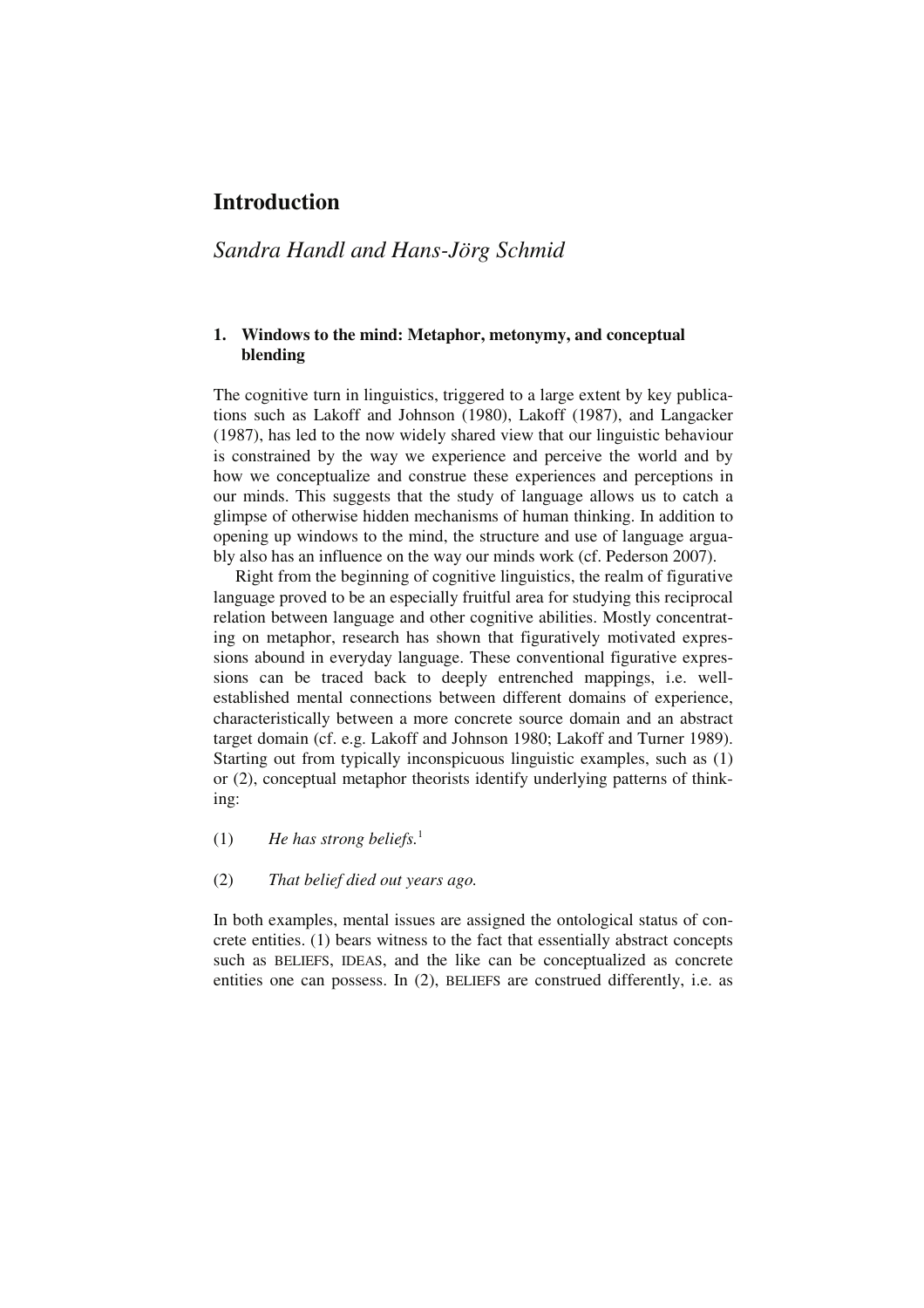BEINGS WITH A LIFE CYCLE. Both types of conceptualization lead to further, related metaphorical ideas: Possessions, for example, can be acquired, bought, and sold, therefore it is possible to do the same with beliefs (cf. 3– 5). When BELIEFS are conceptualized as LIVING BEINGS, they can be regarded as PLANTS, whose growth stands for the development of the beliefs (cf. 6), whose roots signify the basis for the beliefs (cf. 7), and whose cultivation entails encouragement of the beliefs (cf. 8). Beliefs can, however, just as easily be construed as BELOVED (HUMAN) BEINGS (cf. 9), especially as CHILDREN or PETS one has to take care of (cf. 10–11).

- (3) *He acquired his beliefs during childhood.*
- (4) *I really buy what he's saying.*
- (5) *He tried to sell me a load of hooey.*
- (6) *This is a flourishing belief in his culture.*
- (7) *This is a deeply rooted belief.*
- (8) *I cultivated a belief in my infallibility among my subordinates.*
- (9) *He espoused that belief publicly.*
- (10) *He nourished his belief with weekly church visits.*
- (11) *He fostered the belief within himself.*

Illustrative as these examples may be, they also raise some methodological questions, mainly regarding the identification of metaphorical expressions and conceptual mappings. Frequently, studies of conceptual metaphor (e.g. Lakoff and Johnson 1980, 1999; Kövecses 2000, 2002) use invented examples to prove the existence of conceptual mappings. One can even suspect that, at least in some cases, what researchers have in mind first is the mapping rather than the examples, i.e. that they construct examples to fit the mappings proposed. This is certainly a problem, as what is at issue are not the possible conceptualizations language users have at their disposal, but those which are frequently used and shared by the majority of the members of a given speech community, i.e. the conventional metaphors. It cannot be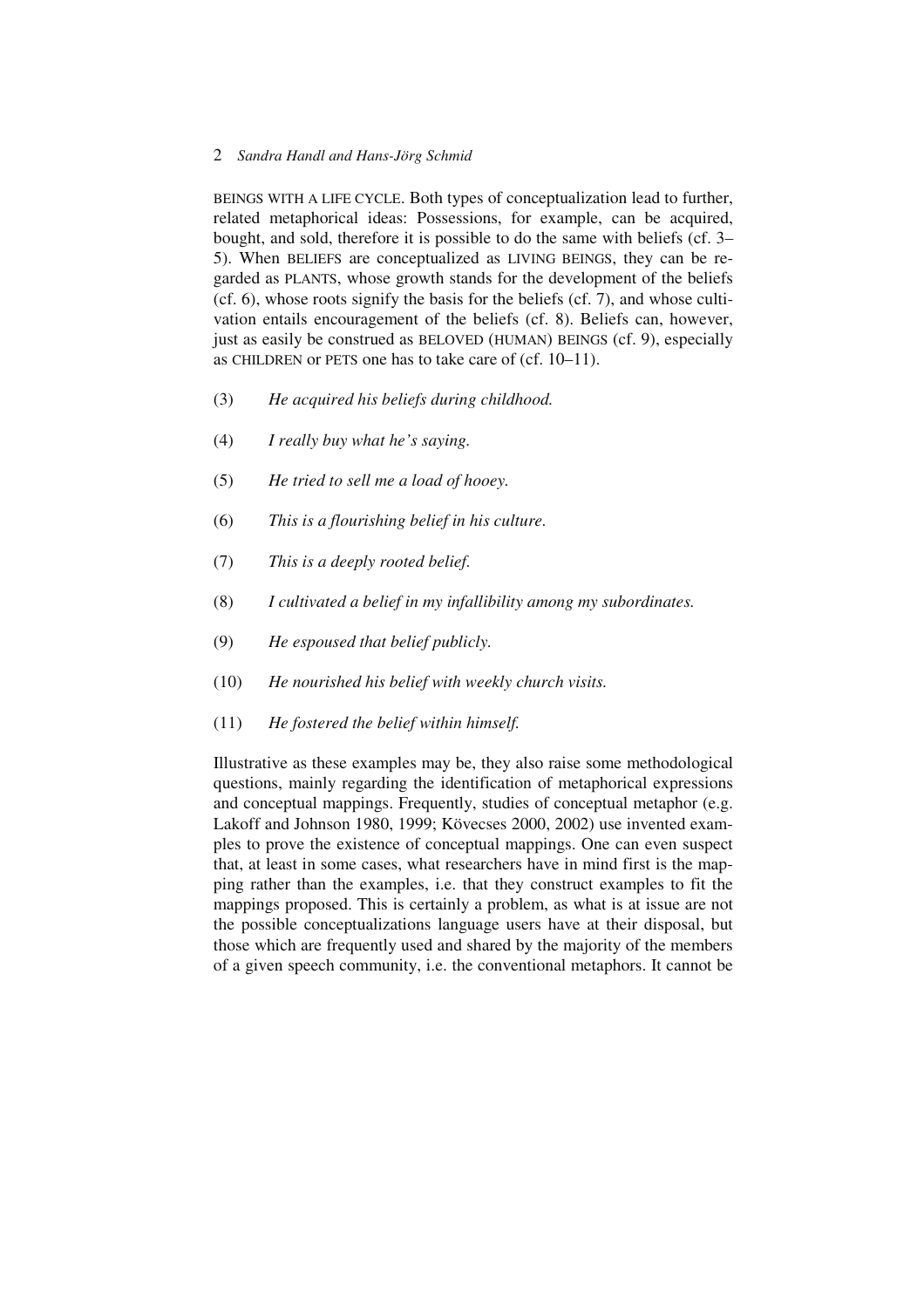denied that in strong contexts speakers are able to use and understand almost any metaphorical conceptualization.<sup>2</sup> This, however, only reveals something about speakers' competence with regard to conceptualizing and decoding, but not about how the mind is structured, about how humans commonly perceive and understand the world. And while examples like (1)  $-$  (11) sound natural enough, this does not tell us anything about their authentic use in everyday language. For this reason, the focus of more recent metaphor research has shifted towards usage-based studies (cf. e.g. Cameron 2003, 2007; Deignan 1999, 2005; Nerlich 2004; Nerlich and Halliday 2007; Stefanowitsch and Gries 2007; Steen 2007). They concentrate mostly on finding out how frequently different metaphorical mappings are actually used either in a language as a whole, by relying on large corpora like the British National Corpus, or in various more specific types of discourse, such as political discourse or journalistic discourse.

These data-driven approaches go hand in hand with a shift towards more functional considerations. Since metaphors are first of all ways of thinking about topics, they are not only informative about how speakers or writers conceive of a given issue. Especially in text-types such as newspaper articles and political speeches, they can be and certainly sometimes are used consciously to influence the hearers' or readers' perception of certain issues. Just as it matters whether a BELIEF is construed as a POSSESSION one can acquire, buy, and sell more or less at one's one discretion, or whether it is construed as a PET or CHILD one has the moral obligation to take care of and cater to, metaphorical conceptualizations of current events or problems proposed and publicized by politicians or journalists are apt to affect our views of these issues. The language chosen to talk about something thus also has effects on the addressees' minds, whose current metaphorical structures are therefore continuously updated by linguistic input.

It can be argued that the figurative structures entrenched in a person's mind arise from, and are sustained by, linguistic as well as non-linguistic sources, which constantly influence each other reciprocally (cf. Figure 1). One the one hand, taking a 'Whorfian' perspective, figurative thought is influenced by the conventionalized figurative expressions which are part of and current in the surrounding language(s). For instance, if a speaker's native language 'teaches' her or him to talk about TIME in terms of MONEY, it may not seem far-fetched to argue that they will eventually come to conceptualize TIME that way. On the other hand, an individual's system of figurative thought is shaped by (non-linguistic) perceptions and experiences. These can rely on individual and personal memories, opinions or attitudes,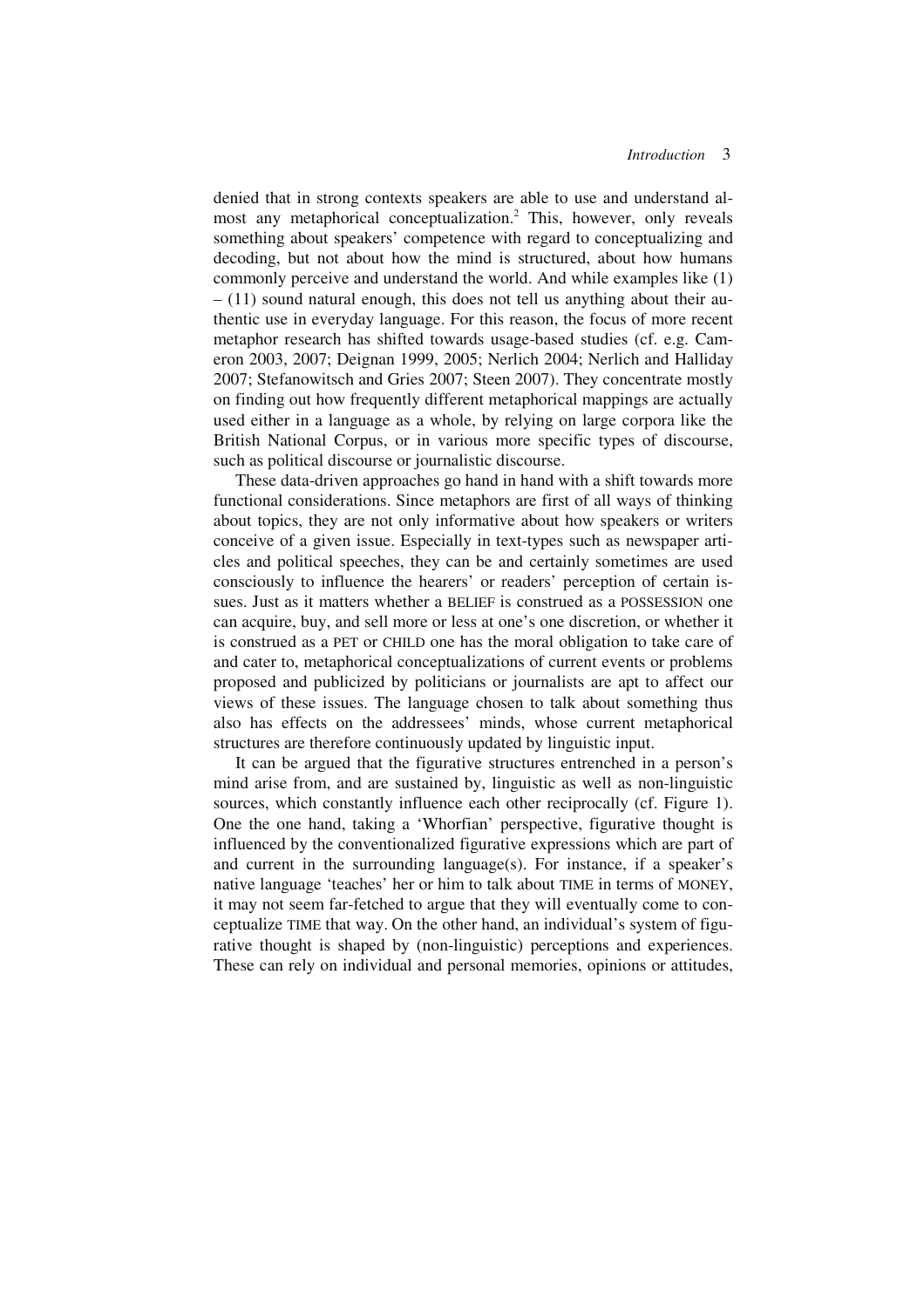which, however, do not tend to develop in isolation, but rather under the influence of socio-cultural models and values shared by larger groups of people (e.g. the culture-specific Japanese conceptualization of ANGER as being located in the *hara*, literally 'belly'; cf. e.g. Matsuki 1995). In addition to social factors, universal, as it were pan-human, ones such as bodily experience play a role, manifested for example in the metaphorical conceptualization of GOOD as UP. Closing the feedback loop and again taking a Whorfian stance, the way these essentially non-linguistic memories and experiences are processed and structured by individuals may be influenced by linguistic structures and patterns. The conceptualization of GOOD as UP just mentioned, in addition to being based on the fact that people usually adopt an erect posture when they are happy, may to some degree also be an effect of linguistic conventions. In short, the figurative expressions conventionalized in a given language function both as a central determinant and a mirror image of how the minds of the speakers of the language are structured and work. It is from this perspective that figurative language can be seen as opening up a (methodological) window to the notorious black box.



*Figure 1.* Factors determining an individual's mental metaphorical system

As suggested by the crucial role attributed to shared experiences, cultural models, and, last but not least, shared knowledge about a language, patterns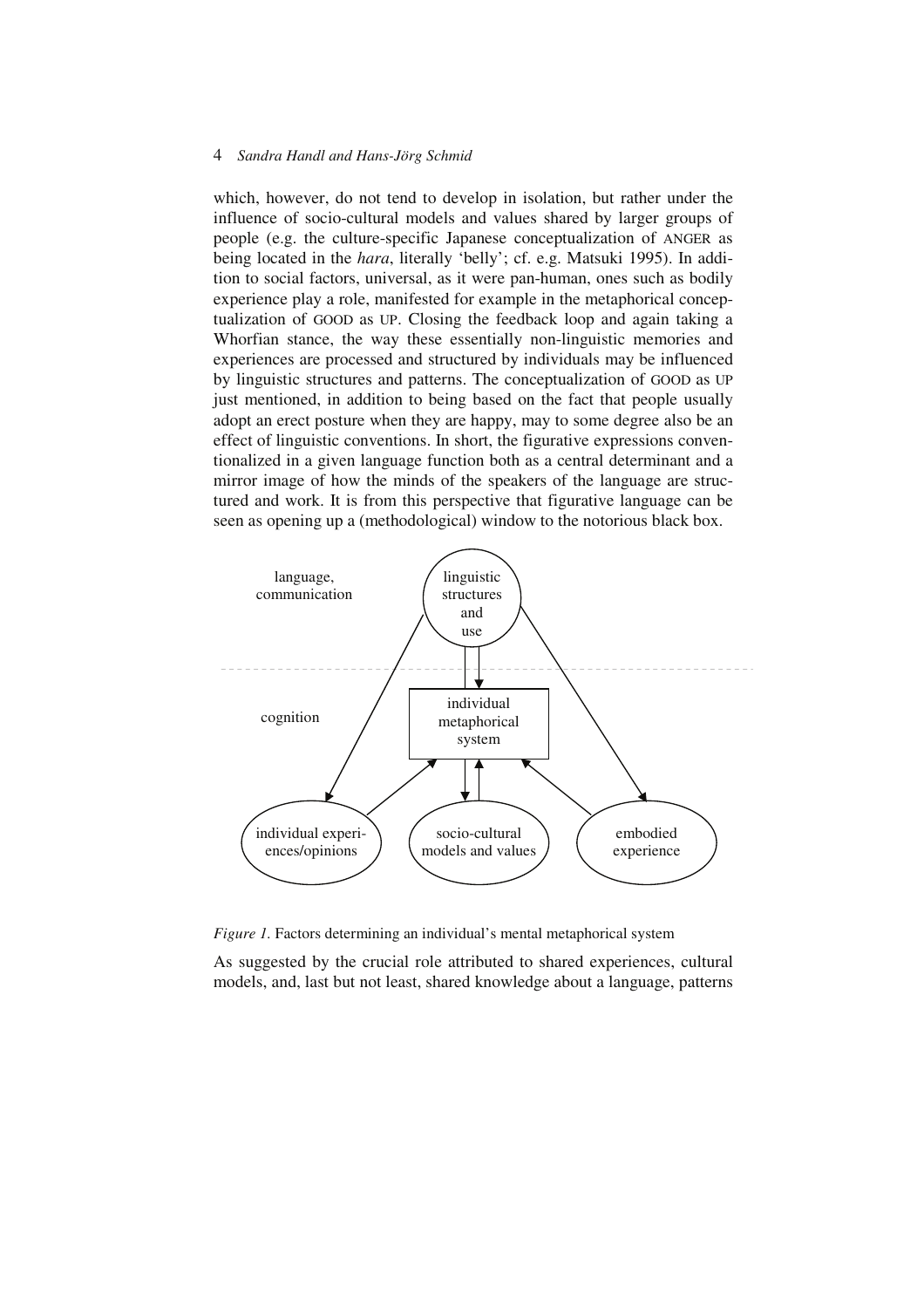of figurative thought entrenched in one individual's mind can be assumed to be similar to patterns in the minds of speakers with a comparable linguistic and cultural background. This is essentially what conventionality is all about (cf. Langacker 2008: 21). However, it is far from exceptional that we come across novel or previously unfamiliar ways of conceptualizing entities or events. And this concerns not only novel or unfamiliar figurative cognitive construals, but also any other kind of conceptually multi-layered expression.

One theory which has considerable potential to explain how we deal with such new or unusual cognitive construals is *conceptual blending* (also called *conceptual integration theory*), introduced by Turner and Fauconnier (1995) and further developed in multiple publications, notably Fauconnier and Turner (1998) and (2002). As opposed to conceptual metaphor theory, conceptual blending emphasizes the on-line processes which lead to our understanding of linguistic expressions. Blending theory developed out of Fauconnier's (1994) mental space theory, an account which underlines that language only prompts us to construct meaning, since it does no more than provide us with "minimal, but sufficient, clues" (1994: xviii). Accordingly, any linguistic input leads to the formation of temporary mental representations, called *mental spaces*, i.e. "constructs distinct from linguistic structure but built up in any discourse according to guidelines provided by the linguistic expressions" (Fauconnier 1994: 16). A good example to illustrate this are simple metaphorical utterances like (5), repeated here for convenience as (12):

## (12) *He tried to sell me a load of hooey.*

Leaving aside the effect of the verb *tried* for the time being, conceptual blending would begin by arguing that the two key words *sell* and *hooey* will call up two related mental spaces in the hearer's mind, dubbed 'commercial transaction' and 'communication' in Figure 2. As the internal structures of these spaces are based on corresponding frames stored in long-term memory and their components (indicated in the figure), the activation of these mental spaces is presumably automatic and effortless. The next assumption of conceptual blending theory is that hearers construct a blended space by projecting selected information from the two input spaces and integrating it. The details of what is projected and how it is integrated depend on a number of so-called *vital relations* such as identity, similarity, and cause-effect and are restricted by a set of governing principles, among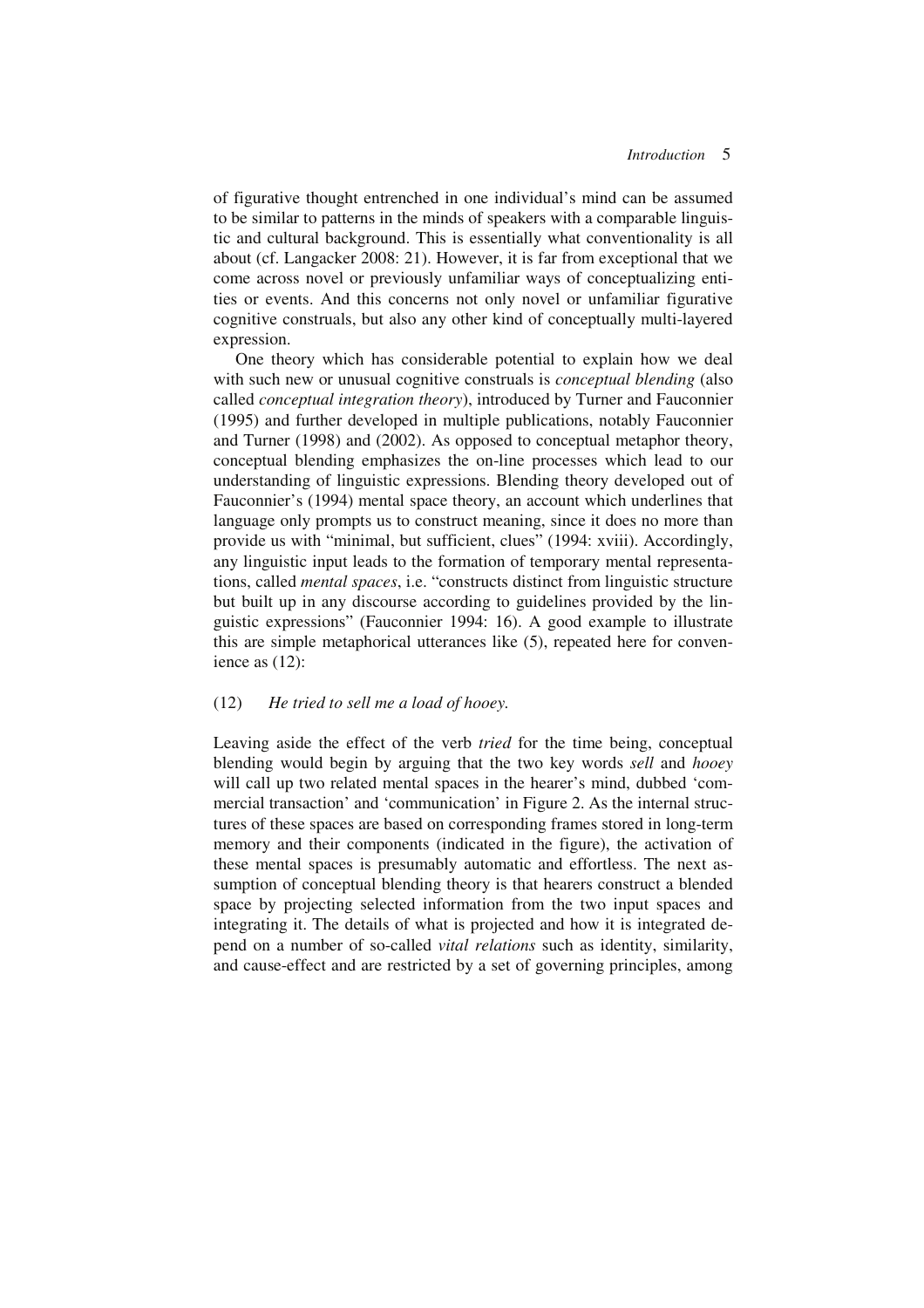them compression, integration, and relevance (see the papers in Part III for more details). This is in fact where the verb *tried* comes in, since the collocation *tried to sell* conjures up a scene where it is the seller rather than the buyer who profits from the commercial transaction. This idea is integrated



*Figure 2.* Conceptual network of *He tried to sell me a lot of hooey*

with information projected from Input Space 2, especially the strongly evaluative expression *a load of hooey*, in such a way that the hearer arrives at the interpretation, represented in the blended space, that the referent of *he* is trying to deceive the speaker or at least to make him or her believe things that may not be true. While conceptual metaphor theory would presumably try to trace this example to conventionalized metaphors such as IDEAS ARE OBJECTS and the well-known CONDUIT-metaphor of communication (cf. Reddy 1993), it would leave unexplained central components of the interpretation emerging from the juxtaposition of the two domains. These, on the other hand, play an important role in conceptual blending theory and are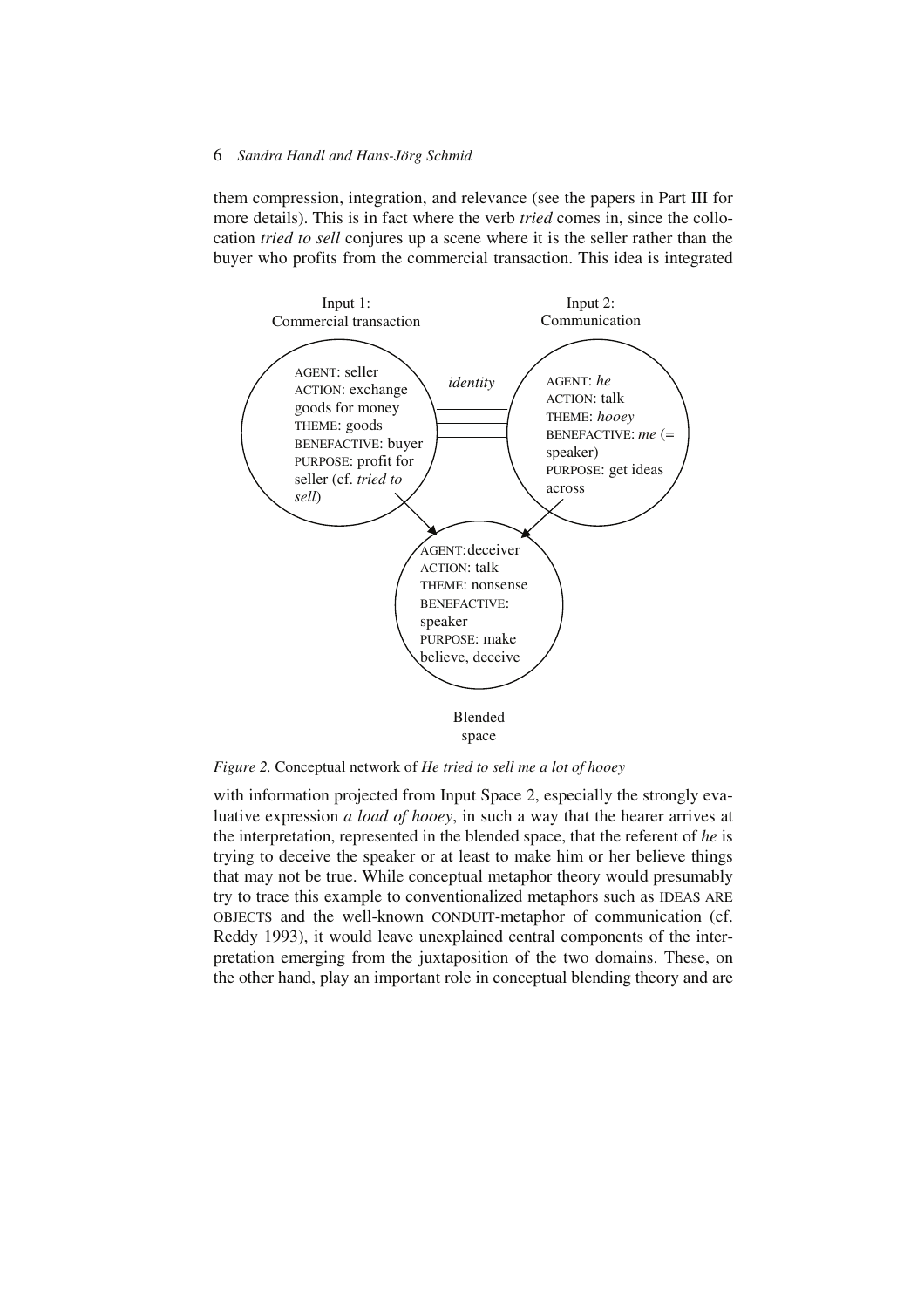accounted for in terms of notions like *compression*, *integration*, and *emergent structure*. 4

Like conceptual metaphor theory, the theory of conceptual blending has attracted much criticism, since – at least in its early versions, before the optimality principles controlling the most effective generation of blends had been introduced – it seemed much too unconstrained (cf. e.g. Gibbs 2000). However, it is possibly also the open-ended and all-encompassing nature of the cognitive process of conceptual integration proposed by this theory that has made it so attractive to researchers interested in quite diverse types of linguistic structures of different sizes: Blending has proven a powerful tool in explaining long stretches of discourse (cf. e.g. Oakley and Hougaard 2008), advertising texts (cf. e.g. Herrero Ruiz 2006; Joy, Sherry, and Deschenes 2009), riddles and jokes (cf. e.g. Coulson 2001: 179–185; Fauconnier and Turner 1998: 136–142), metaphorical and non-metaphorical phrases and sentences (cf. e.g. Coulson 2001: 125–161; Grady, Oakley, and Coulson 1999), counterfactuals (cf. e.g. Coulson 2001: 203–212; Pérez Hernández 2002), constructions (cf. e.g. Broccias 2006; Mandelblit and Fauconnier 2000), as well as word-formation processes (cf. e.g. Benczes 2006, Ungerer 2007).

Similarly to conceptual metaphor theory,<sup>5</sup> blending theory thus elucidates structural and regular principles of human cognition as well as pragmatic phenomena. However, there are also some noteworthy differences between the two theories. While blending theory has always been more oriented towards real-life examples, conceptual metaphor theory had to come of age before it was put to the test with data-driven approaches. A further difference between the two theories already alluded to is that blending theory focuses more on the decoding of creative examples, whereas conceptual metaphor theory is well-known for its interest in conventional examples and mappings, i.e. in what is stored in people's minds. But again, the difference is one of degree and not an absolute one. Blending processes can be routinized and stored if their outcome proves to be useful on more than one occasion. And conceptual metaphor theory is able to explain and accommodate novel figurative linguistic expressions as long as they are compatible with the more general metaphorical makeup of the human mind. Another, perhaps somewhat less important difference lies in the fact that while from the start conceptual blending has pointed to the importance of metonymic construals and thinking for cognitive processes (cf. e.g. Fauconnier and Turner 1998: 158–162), the conceptual metaphor paradigm has long underestimated the role of metonymy, a fact already evident in the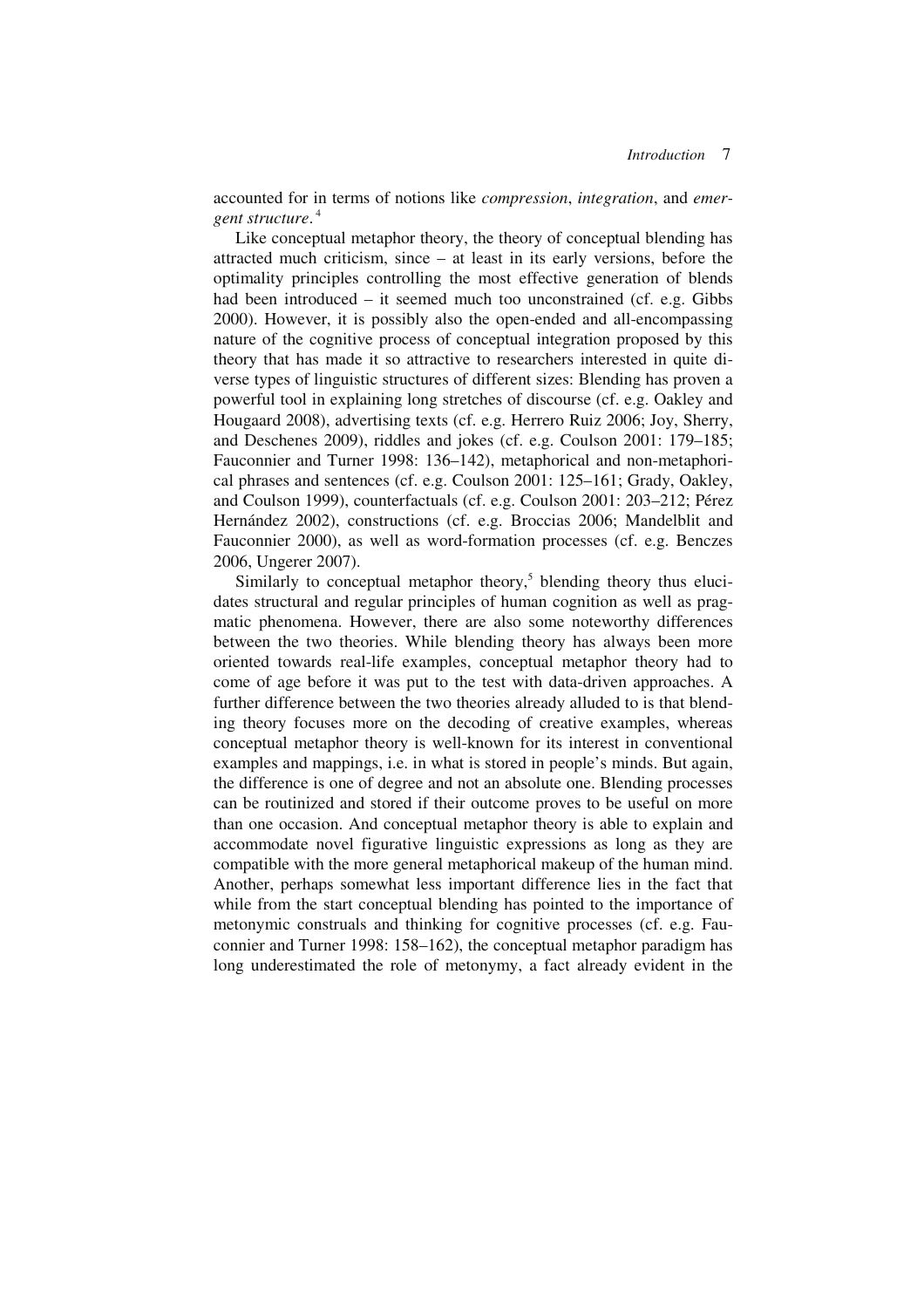name commonly used to refer to the theoretical framework. Even though metonymy is already mentioned in Lakoff and Johnson (1980), the book which largely triggered the by now uncountable publications in this area, and even though it has been repeatedly underlined that metonymy might very well be the cognitively more fundamental process (cf. e.g. Lakoff and Turner 1989: 108; Radden and Kövecses 1999: 24; cf. also Lakoff 1987: 77–90), the lion's share of attention is still devoted to metaphor. This is probably also the reason why equally appropriate names for the more general area of research, like *conceptual theory of metaphor and metonymy* or *conceptual theory of figurative language*, still sound somewhat strange and unfamiliar.

Although both conceptual metaphor (and metonymy) theory and conceptual blending theory are no longer new and have undergone considerable scrutiny, both theoretical and empirical, there are still fundamental questions to be answered. For the conceptual metaphor paradigm, this relates to questions such as how the conventionality of linguistic expressions and conceptual mappings can be established or the extent to which conceptual mappings as such are cognitively real, i.e. the role adults' and children's knowledge of source domains plays in the understanding of a metaphor. For blending theory, this pertains, among other issues, to the cognitive status and relative weighting of the above-mentioned optimality principles, i.e. to the question as to how exactly the generation of a blend is governed by aspects such as integration, unpacking, or relevance. In addition, and despite several attempts to redress this shortcoming (cf. e.g. Gibbs 2000, Stefanowitsch 2007), both theories still suffer from a certain lack of methodological rigour which (indeed) invites justified criticism. The articles in this volume are intended as a contribution to a better understanding of the explanatory potential as well as possible limitations of the two frameworks by taking up basic methodological questions and providing empirical foundations for contested theoretical assumptions.

## **2. The articles in this volume**

The present collection originated mainly from the Second International Conference of the German Cognitive Linguistics Association, held in Munich on 5 – 7 October 2006, with some additional, solicited papers which fit the overall focus of the volume. The articles assembled here all share the central idea that cognitive approaches to the study of language open a win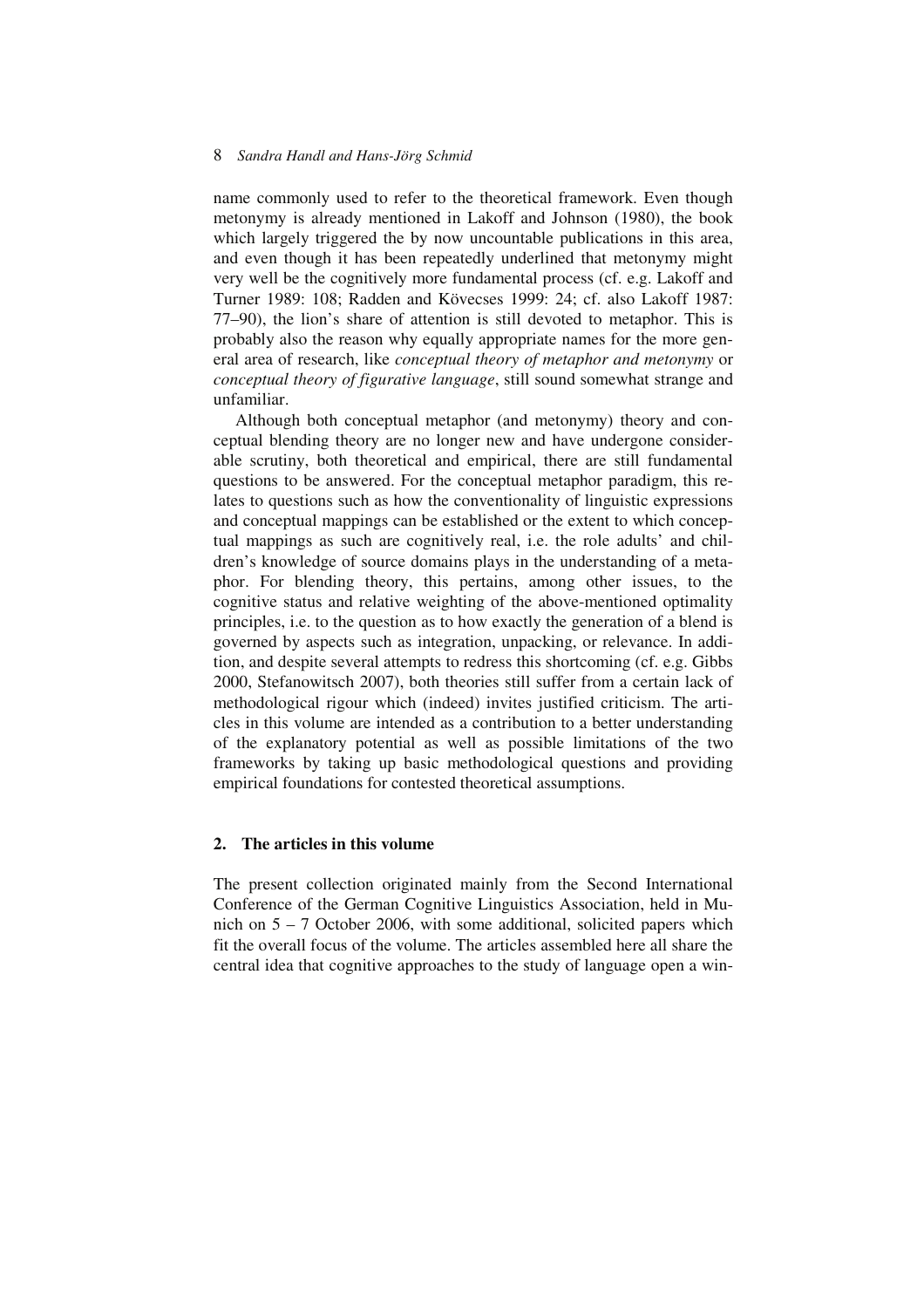dow to how the human mind works and is possibly influenced by available linguistic structures and choices. The volume is divided into three parts. The first and second build in various ways on the conceptual theory of metaphor and metonymy, while the third is devoted to studies set in the framework of conceptual blending theory.

The first part addresses fundamental issues in the study of metaphor and metonymy. It begins with a strong, albeit controversial, methodological statement by Zoltán Kövecses. His article is a contribution to the ongoing discussion on the extent to which analyses of conceptual metaphor which are not data-driven can be informative about the role metaphors play in language users' minds. Kövecses tackles criticism recently levelled at more 'traditional' studies of conceptual metaphor by proponents of usage-based, bottom-up approaches, such as Dobrovol'skij and Piirainen (2005) and Stefanowitsch (2007), concerning three different but related points: Firstly, regarding what has been called *intuitive metaphor analysis*, i.e. the fact that many researchers in the field base their arguments on introspection. Such an approach entails that, secondly, traditional studies potentially miss out on the irregular character of metaphorical language found when looking into natural data. And thirdly, that owing to their intuitive methods, they are hardly able to draw a complete picture of all the possible metaphorical conceptualizations of different target domains. While Kövecses admits that all these criticisms are justified to a certain extent, he builds a strong case for the theoretical and practical value of intuitive studies, mainly by claiming that the results of data-driven research have so far confirmed rather than refuted the assumptions based on intuitive analyses.

Dmitrij Dobrovol'skij's paper focuses on the relationship between the semantics of idioms and their conceptual grounding, and argues that the linguistic description of the semantics and syntax of idioms can profit very much from insights gained by cognitive research. The fact that many idioms like *to spill the beans* or *to let the cat out of the bag* are motivated by underlying metaphors has been amply illustrated within cognitive-linguistic research (cf. e.g. Gibbs and O'Brien 1990; Nayak and Gibbs 1990). Dobrovol'skij addresses the problem of the semantic analyzability or decomposability of idioms, a phenomenon which has been the subject of many, also non-cognitively-oriented, publications (cf. e.g. Abel 2003; Geeraerts 1995; Gibbs, Nayak, and Cutting 1989; Nunberg, Sag, and Wasow 1994). Analyzability is related to the more or less autonomous semantic status of some of the constituents of the idiom within the actual, non-literal meaning conveyed by the idiom as a whole. Dobrovol'skij holds that whether or not the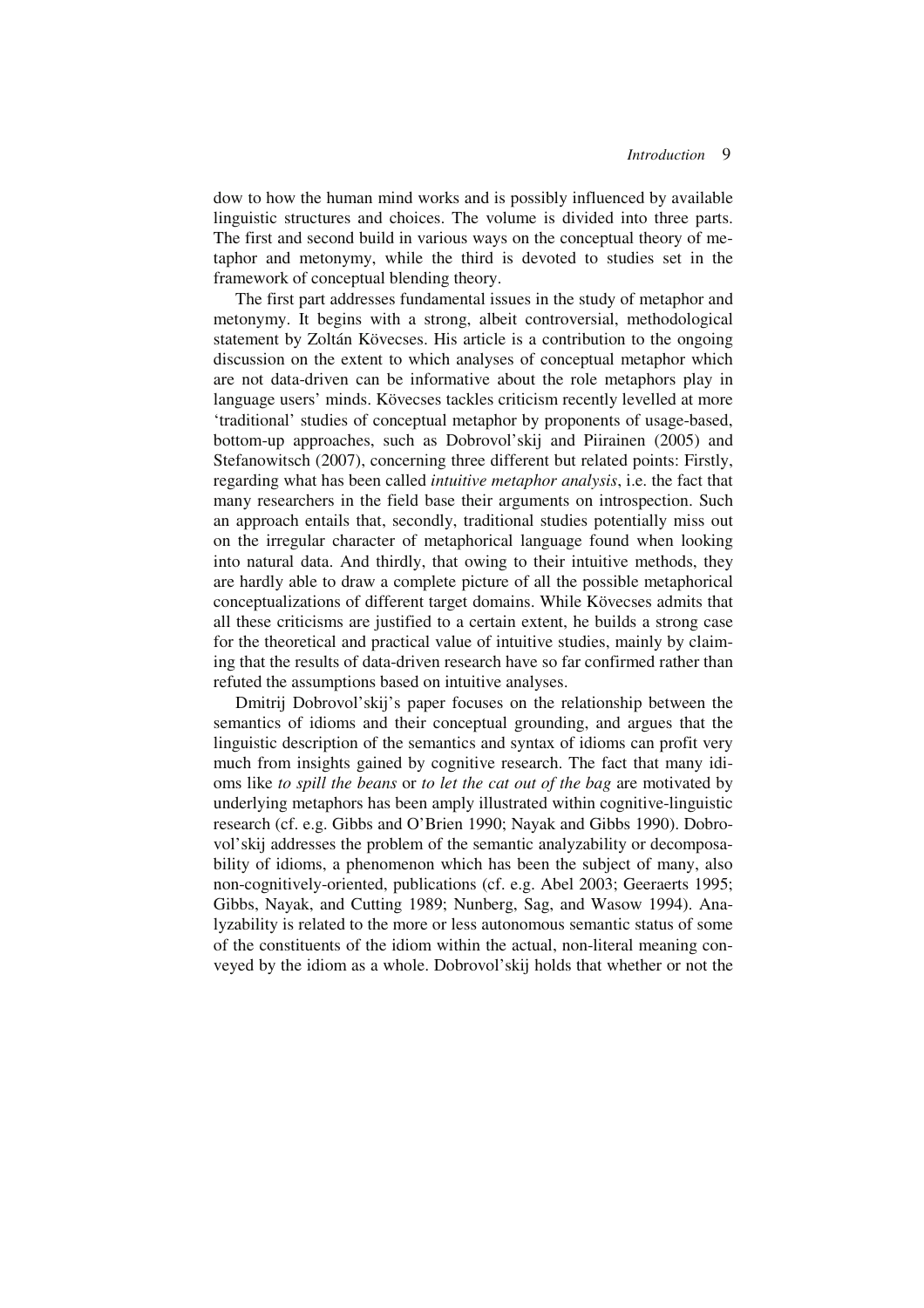status of the constituents can be seen as autonomous depends on the mental metaphors underlying the idiomatic expressions. If the structure of the metaphorical mental image and that of the idiom's lexicalized meaning correlate, the idiom is analyzable. The fact that this also has considerable effects on the discursive behaviour, i.e. the syntactic flexibility, of idioms, is illustrated with natural data taken from the internet.

Fundamental questions related to conceptual metaphor theory are also addressed by Aivars Glaznieks. Like Dmitrij Dobrovol'skij, he investigates metaphorically-based idiomatic expressions, but Glaznieks focuses on how children's understanding of such expressions develops. At the age of four, children have acquired the general ability to comprehend metaphors, i.e. metaphorical competence. Still, not each and every metaphorical expression is understood at this age. It has been found that the further development of children's metaphorical competence is dependent on their knowledge of the domains involved in the metaphorical mappings (cf. Keil 1986). It could be assumed that it is their knowledge of the source domains rather than that of the target domains that is vital in this respect, since the source domains act as explanatory devices for the targets. Glaznieks, however, provides experimental evidence from children aged five, eight and ten, suggesting that knowledge about the source domains of metaphors may in fact be less important for their acquisition and understanding than was previously believed.

Shifting the focus to metonymy, Sandra Handl's contribution proposes an empirical framework for investigating the hitherto much neglected issue of the conventionality and salience of metonymic meanings. Handl discusses the results of a usage-based study which show that metonymic construals vary a great deal in terms of their conventionality, operationalized as being mirrored in the relative frequency of metonymic meanings of lexemes and expressions in natural discourse. She demonstrates that the conventionality of metonymy can be approached, especially as far as reversible mappings are concerned (e.g. PRODUCER FOR PRODUCT vs. PRODUCT FOR PRODUCER), by applying the laws of ontological salience, as proposed for example by Kövecses and Radden (1998). However, it is argued that a full account of the phenomenon, which explains conceptual regularities and linguistic irregularities alike, can only be given if these more general preferences are supplemented by a consideration of what Handl calls *target-invehicle salience*, a term which captures the degree to which target-related attributes are salient in the vehicle concept that is used to convey a metonymic meaning.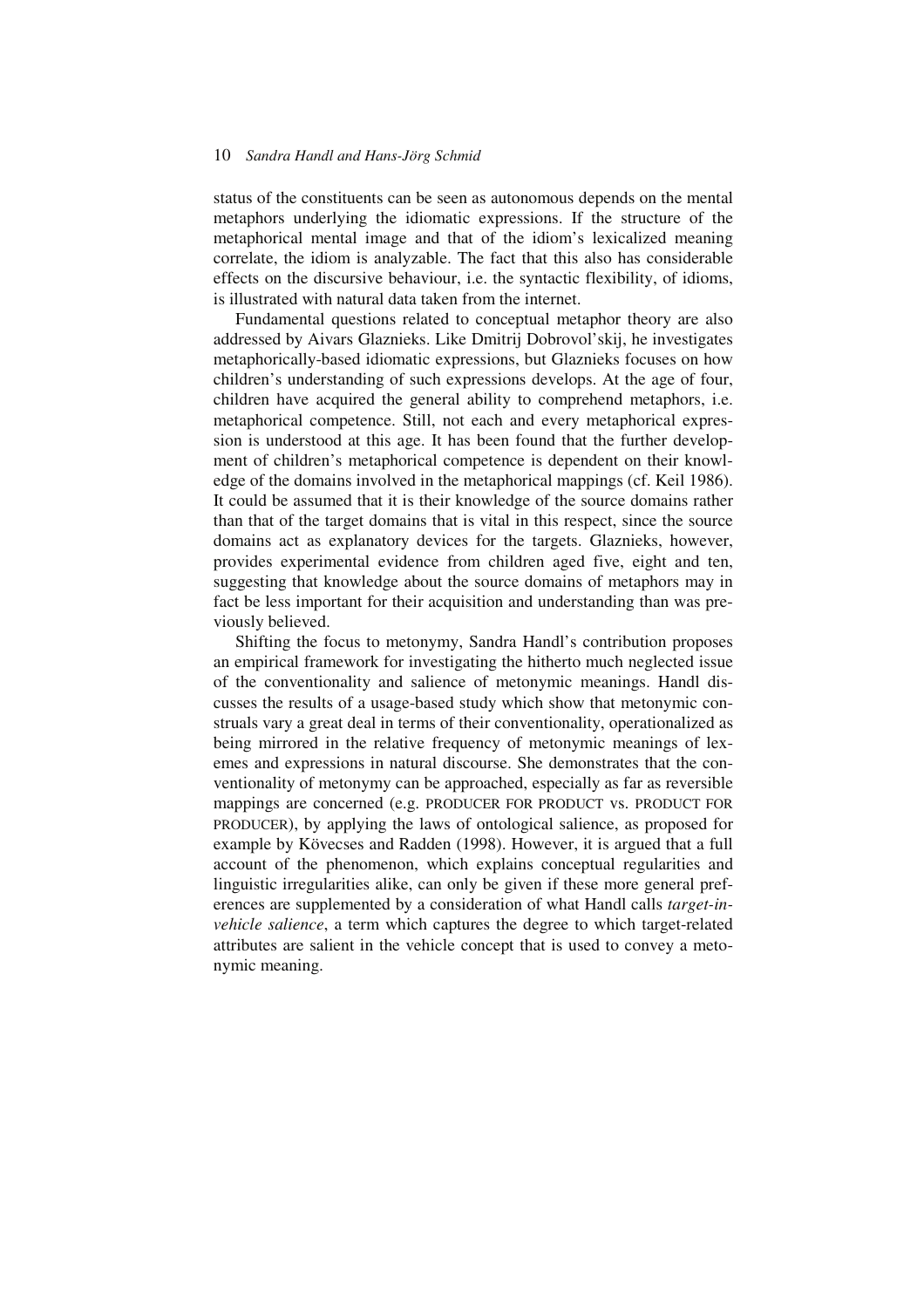The second part of the volume collects papers which share a strong empirical grounding in authentic data and the goal of applying the cognitivelinguistic theory of metaphor in the service of superordinate aims. Both Brigitte Nerlich and Monica Petrica study strategies, exploitations, and effects of the use of metaphor in public discourse. Nerlich examines the role of metaphor in disease management discourses relating to two recent types of disease which received considerable media coverage in the last years, foot and mouth disease and avian influenza. Using UK print media as the source for her empirical investigations, she shows how different metaphor scenarios are created and employed in the media, which then heavily influence public opinion about such socio-political issues (cf. also Musolff 2006). Nerlich suggests that the metaphorical conceptualization of diseases and its change over time can, in general, be explained by a source-path-goal schema, which entails the extensive use of journey metaphors. Accordingly, a virus which has not yet 'arrived' in a given country, is construed as travelling. However, once it has reached its goal, i.e. the country, the conceptualization changes and war metaphors prevail.

The variance of metaphor usage is also the topic of Monica Petrica's contribution. She looks into the Maltese journalistic discourse covering the EU-membership of the country. Based on a corpus of English-language newspapers, she identifies metaphor variance of two types: overt and covert. Overt variation describes the more obvious differences between metaphors commonly used in countries like Great Britain or Germany, i.e. the more powerful member states, and Maltese metaphors, i.e. the metaphors of one of the weaker members. These intercultural differences between European and nation-specific metaphors manifest themselves in the use of different source domains. While the former are dominated by sources like FAMILY, GAMES, or BUILDING, the latter depict the EU as a body exercising pressure upon Malta or even as abusing it. Covert variation designates two different forms of variation: Firstly, the use of identical source domains across countries which are, however, linked to different targets in the different states. Secondly, cases in which it seems at first glance as if the sources and targets employed were the same as in other countries, whereas a closer analysis reveals that the sources are actually conceptually different. Petrica shows that the intra-cultural, covert variation in particular can only be noticed and analyzed if the cultural context is taken into account to a sufficient degree.

Kathleen Ahrens' paper is also concerned with political discourse. Her aim lies in uncovering the underlying cognitive models in the speeches of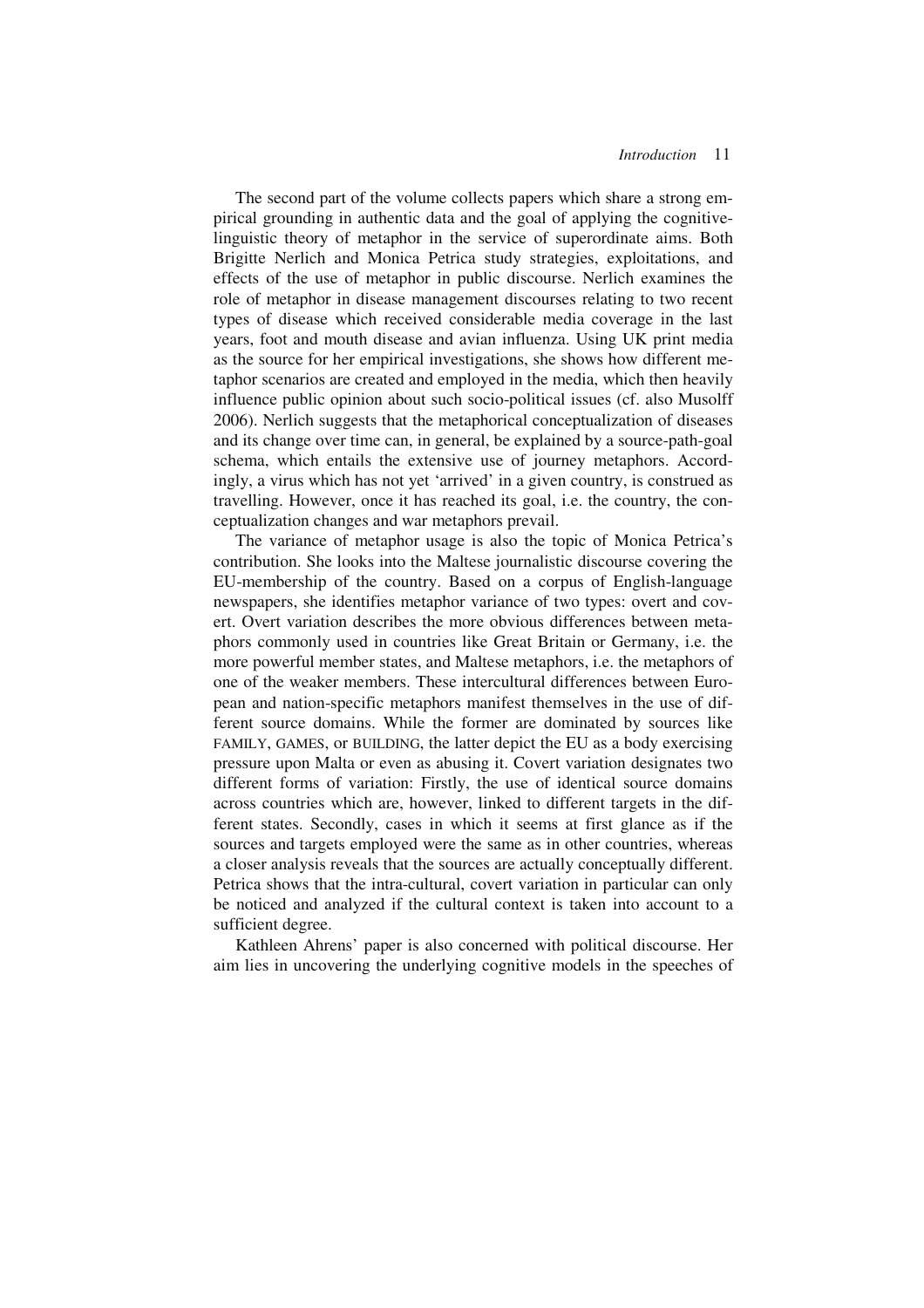US presidents Ronald Reagan, George H.W. Bush Sr., Bill Clinton, and George W. Bush Jr. Ahrens takes the criticism of Lakoff's (1996, 2002) ideas concerning the two dominant cognitive models related to the two political parties in the US – i.e. the strict father model (MORALITY IS STRENGTH) for the Republicans and the nurturant parent model (MORALITY IS NURTURANCE) for the Democrats – as her starting-point, and proposes a methodology for the identification of metaphorical models through the examination of lexical frequency and co-occurrence patterns in small computerized corpora. An analysis of the frequencies of keywords associated with the two different models proposed by Lakoff as well as a subsequent examination of collocational patterns is revealing in two respects, as Ahrens demonstrates: Firstly, with regard to the more general political convictions of the different presidents, and secondly, concerning how they adjust their metaphors to different types of audiences.

Like Ahrens' paper, Beate Hampe's contribution relies on corpus data and has a strong methodological focus. Hampe investigates the semantics of grammar and combines metaphor theory and construction grammar in her study of the so-called *causative resultatives*, which include the Caused-Motion Construction (e.g. *The warm air pushes other air out of the way*), and the Resultative Construction (e.g. *If you have fresh maggots, riddle them clean of the sawdust*; both examples taken from the *International Corpus of English* – *GB*). By way of collostructional analysis (cf. Stefanowitsch and Gries 2003, Gries and Stefanowitsch 2004), it is demonstrated that the postulation of the Resultative Construction and its extensions does not exhaustively account for the semantic potential of the complex-transitive argument structure with adjectival predicative, as there are multiple form-function mappings. In particular, there is a strong, nonresultative verb class, which is referred to by Hampe as the *attributive* class. This class covers cognition verbs, and the constructional meaning underlying these expressions can be described as (X THINK [Y BE Z]). While metaphorical polysemy links can account for a wide variety of uses of the two types of causative resultatives, it is shown that is is not likely that attributive uses of this argument structure are derived via a metaphorical inheritance link from resultatives ones. Based on this main finding, Hampe differentiates metaphorical links between constructions on different levels of generality, i.e. the schematic and the local level.

The third and last part of the volume reflects the growing interest in conceptual blending theory, and is structured along the size of the linguistic units investigated. The section starts with Hans-Jörg Schmid's study of the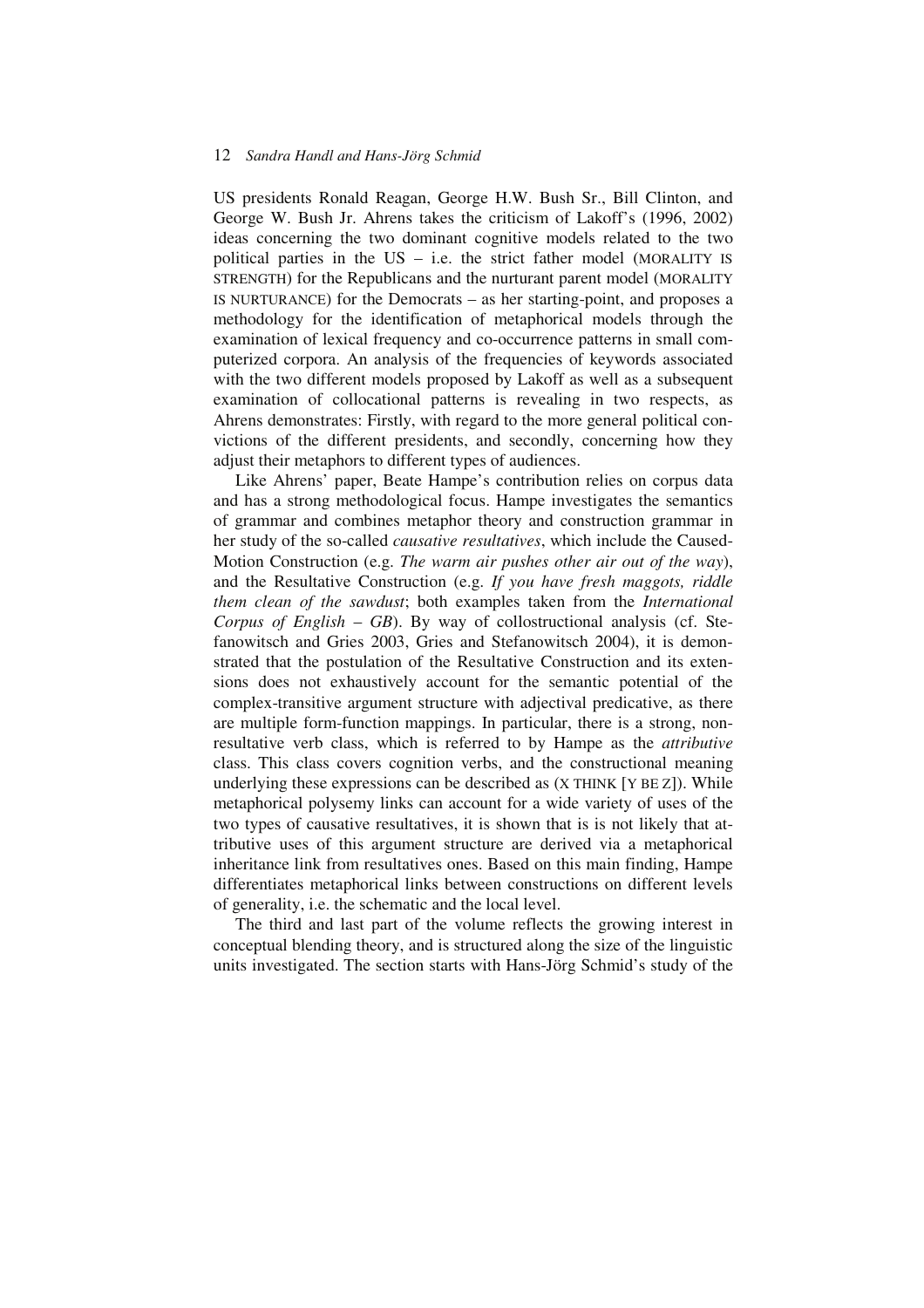understanding of novel N+N-compounds. Based on data on the comprehension of invented compounds such as *bean-garden* or *hamburger-shrub* investigated by Ryder (1994), Schmid tests the predictions made by conceptual blending theory as to how humans are likely to cope with situations in which they are forced to make sense of novel combinations of existing lexical material. The theory predicts that the process of 'running the blend' is constrained by the governing or optimality principles (cf. Fauconnier and Turner 1998, 2002). It turns out that the principles of relevance as well as the maximization of vital relations like CHANGE, SPACE, IDENTITY, and CAUSE-EFFECT can explain large parts of the data analyzed. However, some of the vital relations, i.e. ROLE, REPRESENTATION, ANALOGY, and DIS-ANALOGY, are not confirmed by the data. Due to the restricted data set, this, however, does not falsify Fauconnier and Turner's assumptions. More importantly, the data suggest further conceptual links not yet explicitly covered by blending theory, such as CONTAINER- or MADE-OF-relations, which are all motivated by the relevance principle hitherto quite unspecified within the framework of blending. Schmid therefore concludes that this principle should be strengthened and amended by adopting a simplified notion of optimal relevance in line with Sperber and Wilson's (e.g. 1995) relevance theory.

The paper by Réka Benczes also applies blending theory to compounds. Benczes tests the potential of the theory to explain creative ad-hoc metaphorical and metonymic N+N-compounds, which have been largely neglected by traditional approaches due to their semantic non-transparency. After an introduction to the general explanatory potential of blending with respect to creative compounding, Benczes's contribution provides detailed accounts of the meanings of two such compounds, *sandwich generation* and *flame sandwich.* It is argued that their actual meanings have developed out of a sequence of different blending operations, all initiated by a first, physical-material blending process which has led to the original meaning of the word *sandwich*. The paper ends with some theoretical remarks on the justification of using of blending theory to explain N+N-compounds.

Elena Tribushinina's contribution takes the section on blending from word-formation to the semantic structure of premodified noun phrases. In her analyses, which concentrate on 'simple' noun modifications via predicating colour adjectives (e.g. *red house* as opposed to more exotic cases like *dolphin-safe* or *fool-proof*), she combines blending theory and ideas from Langacker's Cognitive Grammar, especially his notions of *active zones* (e.g. 1984, 1987) and *reference points* (1993). It is shown that, con-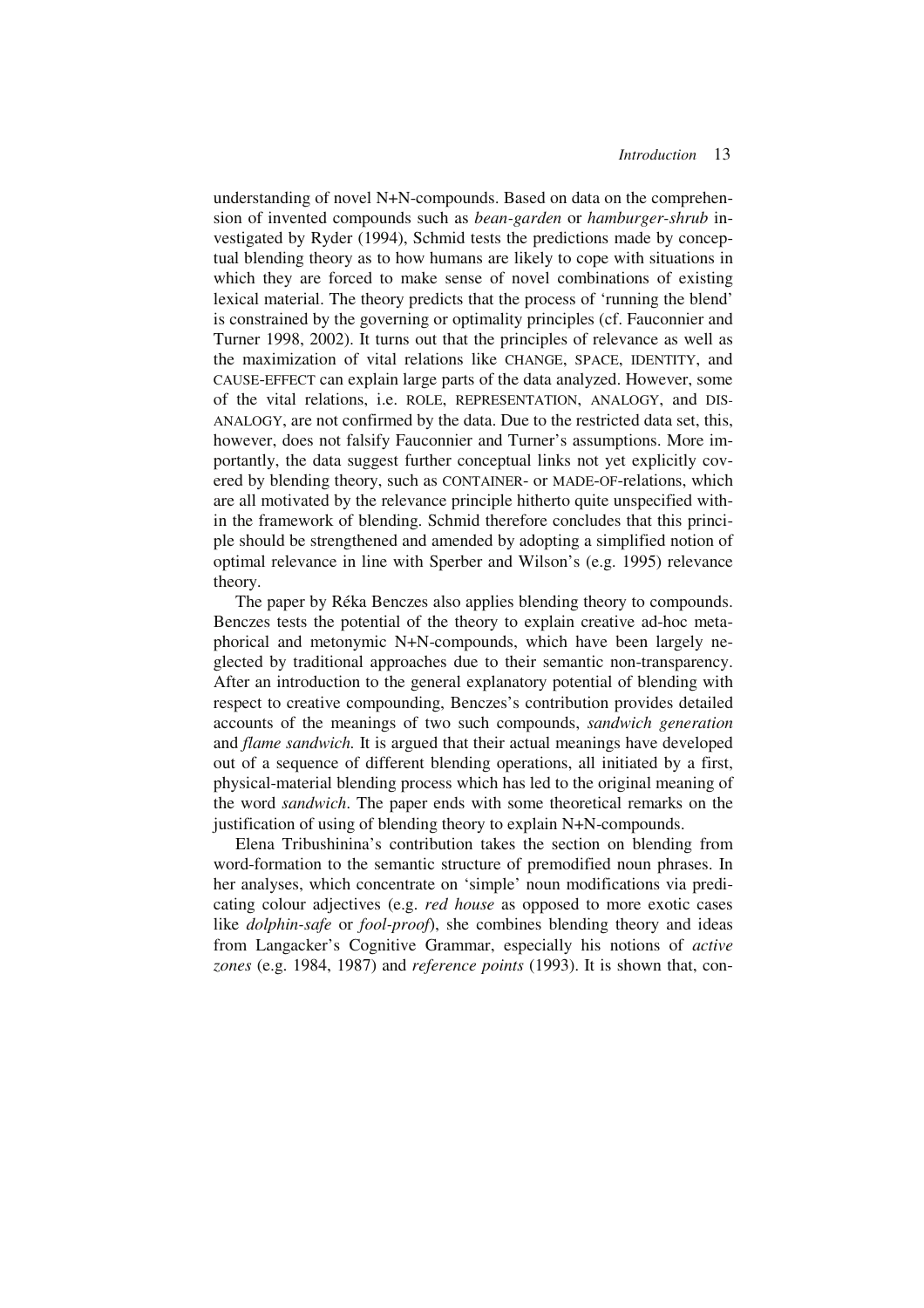trary to what has been pointed out by Murphy (1990), for example, even the understanding of 'simple' predicating adjectives like *red* is contextdependent. It varies with the active zone of the ENTITY SPACE, i.e. the space containing information about the modified noun, which is determined by factors such as e.g. perceptual salience, and discourse relevance. The active zone of the PROPERTY SPACE, i.e. the space containing information about the colour, is accessed, however, via a number of reference points within the spectrum of a given colour. What is more, it is argued that the emergent structure, typically described as being a characteristic of the blended space only, is not restricted to this space. Emergent structure is said to pertain to the whole conceptual integration network, since no one fixed and predetermined reference point exists in the PROPERTY SPACE in the case of premodified noun phrases, but rather different ones among which the decoder has to choose in order to establish mental contact with the relevant active zone.

The section closes with Siaohui Kok and Wolfram Bublitz's contribution, which takes up the register of political discourse also investigated by Nerlich, Petrica as well as Ahrens, but exploits the potential of blending theory to explain the fundamental pragmatic phenomena of common ground and stance/evaluation. They provide detailed analyses of two texts, one political joke and one short extract from a political speech, where the evaluative meaning is not encoded in the lexical or structural surface, but has to be arrived at by way of more complex cognitive processes. Pragmatic theory alone, it is argued, is not sufficient to account for how what is actually meant is inferred from what is said in such cases. In line with blending theory, it is proposed that the addressees' construal of evaluative meaning depends on setting up and mapping mental spaces which allow them to align their 'inside-world' to the speaker's/writer's. By doing so, common ground is created, which is accordingly characterized as an emergent configuration composed of semantic as well as attitudinal aspects. Only when this empathetic process of creating common ground is successfully accomplished can the intended evaluative meaning be derived or inferred – either by relying on stored cognitive domains or frames or by constructing short-lived mental spaces.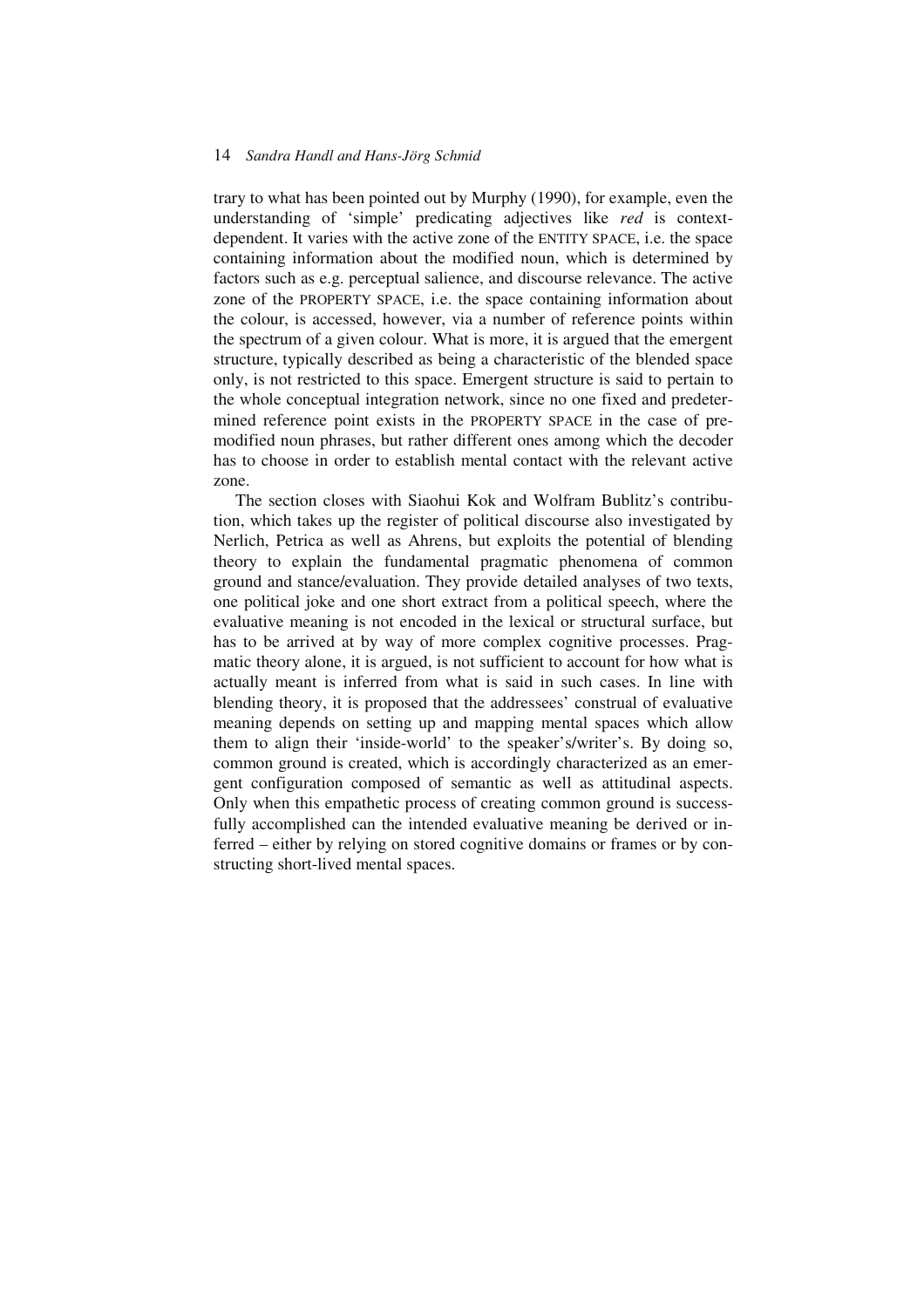## **Notes**

- 1. The examples in this section are all taken from the *Master Metaphor List* (Lakoff, Espenson, and Schwartz 1991). Some of them have been slightly modified.
- 2. The influence of context on the comprehension of metaphors has been tested in many psycholinguistic experiments (cf. e.g. Ortony et al. 1978; Gibbs and Gerrig 1989; Giora and Fein 1999; Gong and Ahrens 2007). Even though the results are by no means homogeneous, and it has been pointed out that other factors such as familiarity also play a role, most researchers agree that strong contexts facilitate comprehension.
- 3. Fauconnier and Turner (e.g. 1998, 2002) typically use integration networks consisting of a minimum of four spaces. The so-called *generic space* which "contains what the inputs have in common" and is linked to each of the input spaces (Fauconnier and Turner 1998: 137) is neglected here.
- 4. A further aspect which would be highlighted more by blending theory than by conceptual metaphor theory is the following difference between selling goods and convincing somebody of an idea: Once sold, objects belong exclusively to the buyer, but 'sold' ideas are not 'possessed' solely by the person recently convinced of them. They are usually still shared by the person convincing the other as well. The invariance principle proposed by conceptual metaphor theory (cf. e.g. Lakoff 1990) to solve such problems is not too successful in explaining this inconsistency, since both the source and the target involve events which have largely the same schematic structure. Blending is much more flexible and explicitly allows inconsistencies between mental representations which are related by a conceptual integration network.
- 5. A concise and useful overview of further similarities and differences between the conceptual theory of metaphor and conceptual blending theory is provided, for example, by Grady, Oakley, and Coulson (1999).

## **References**

### Abel, Beate

 2003 *Sprecherurteile zur Dekomponierbarkeit englischer Idiome*: *Entwicklung eines Modells der lexikalischen und konzeptuellen Repräsentation von Idiomen bei Muttersprachlern und Nichtmuttersprachlern*. Tübingen: Niemeyer.

### Benczes, Réka

 2006 *Creative Compounding in English. The Semantics of Metaphorical and Metonymical Noun-noun Combinations*. Amsterdam/Philadelphia: Benjamins.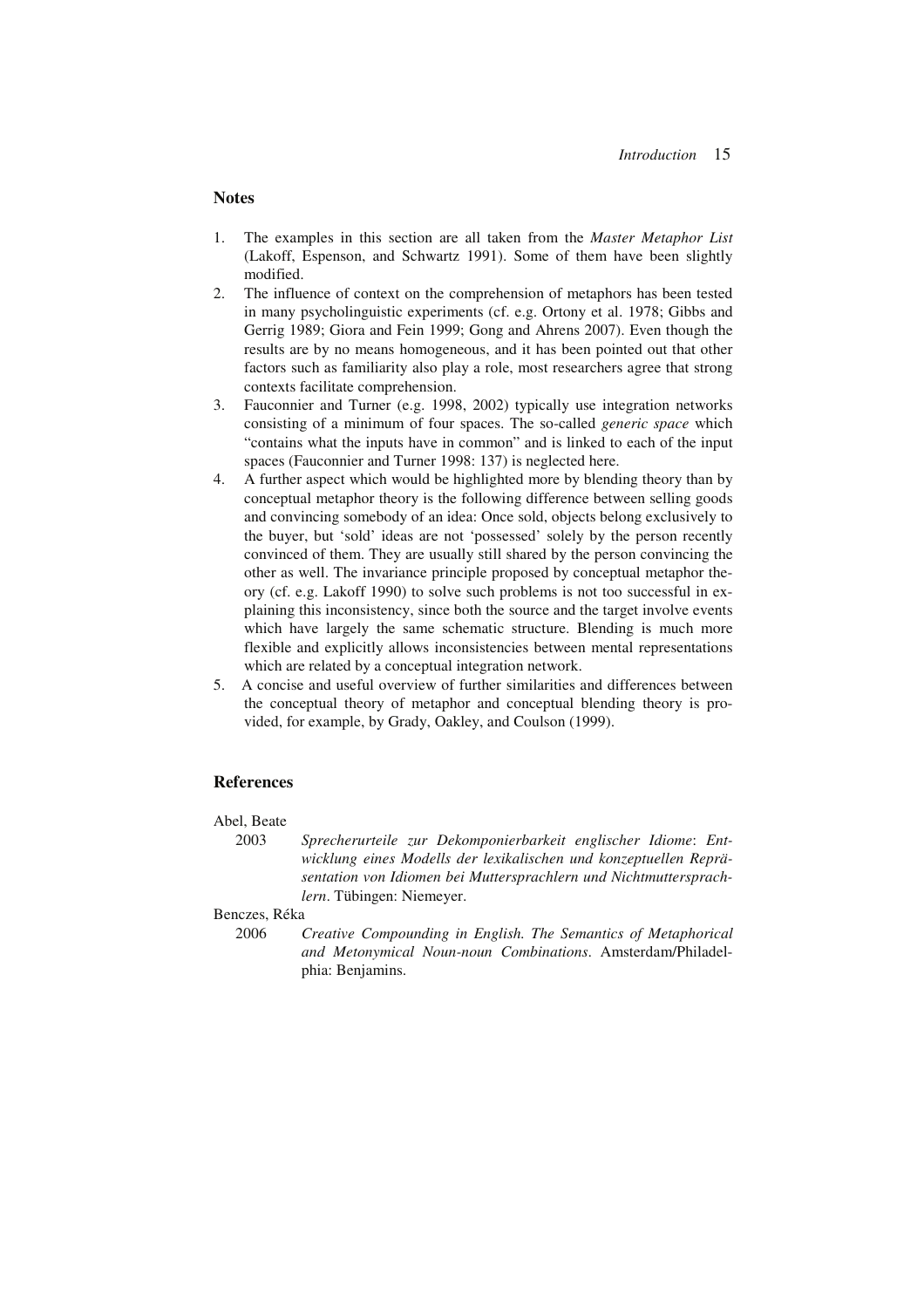## Broccias, Cristiano

 2006 Cognitive approaches to grammar. In *Cognitive Linguistics. Current Applications and Future Perspectives*, Gitte Kristiansen, Michel Achard, René Dirven, and Francisco J. Ruiz de Mendoza Ibáñez (eds.), 81–115. Berlin/New York: Mouton de Gruyter.

## Cameron, Lynne

2003 *Metaphor in Educational Discourse*. London: Continuum.

#### Cameron, Lynne

 2007 Confrontation or complementarity?: Metaphor in language use and cognitive metaphor theory. *Annual Review of Cognitive Linguistics* 5 (1): 107–135.

## Coulson, Seana

 2001 *Semantic Leaps. Frame-shifting and Conceptual Blending in Meaning Construction.* Cambridge etc.: Cambridge University Press.

## Deignan, Alice

 1999 Corpus-based research into metaphor. In *Researching and Applying Metaphor*, Lynne Cameron, and Graham Low (eds.), 177–199. Cambridge etc.: Cambridge University Press.

### Deignan, Alice

- 2005 *Metaphor and Corpus Linguistics*. Amsterdam/Philadelphia: Benjamins.
- Dobrovol'skij, Dmitrij, and Elisabeth Piirainen
	- 2005 *Figurative Language: Cross-cultural and Cross-linguistic Perspectives*. Amsterdam: Elsevier.

#### Fauconnier, Gilles

 1994 *Mental Spaces. Aspects of Meaning Construction in Natural Language.* Cambridge etc.. Cambridge University Press.

#### Fauconnier, Gilles, and Mark Turner

- 1998 Conceptual integration networks. *Cognitive Science* 22 (2): 133–187. Fauconnier, Gilles, and Mark Turner
	- 2002 *The Way We Think. Conceptual Blending and the Mind's Hidden Complexities*. New York: Basic Books.

#### Geeraerts, Dirk

 1995 Specialisation and reinterpretation in idioms. In *Idioms: Structural and Psychological Perspectives*, Martin Everaert, Erik-Jan van der Linden, André Schenk, and Robert Schreuder (eds.), 57–73. Hillsdale, New Jersey: Lawrence Erlbaum.

#### Gibbs, Raymond W. Jr.

 2000 Making good psychology out of blending theory. *Cognitive Linguistics* 11 (3/4): 347–358.

## Gibbs, Raymond W. Jr., and Richard J. Gerrig

 1989 How context makes metaphor comprehension seem 'special'. *Metaphor and Symbolic Activity* 4 (3): 145–158.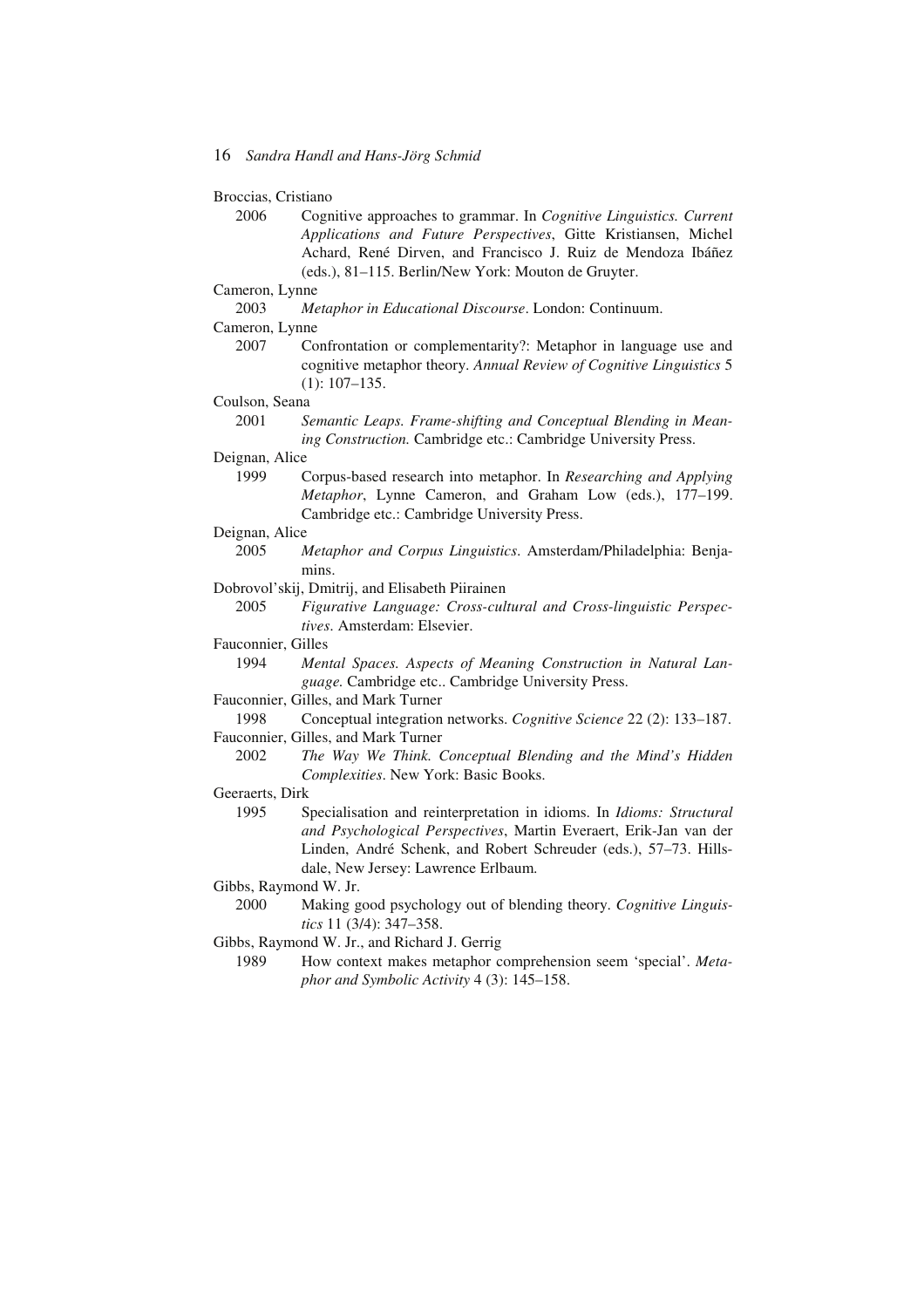Gibbs, Raymond W. Jr., Nandini P. Nayak, and Copper Cutting

- 1989 How to kick the bucket and not decompose: Analyzability and idiom processing. *Journal of Memory and Language* 28: 576–593.
- Gibbs, Raymond W. Jr., and Jennifer E. O'Brien
	- 1990 Idioms and mental imagery: The metaphorical motivation for idiomatic meaning. *Cognition* 36: 35–68.
- Giora, Rachel, and Ofer Fein
	- 1999 On understanding familiar and less-familiar figurative language. *Journal of Pragmatics* 31: 1601–1618.
- Gong, Shu-Ping, and Kathleen Ahrens
	- 2007 Processing conceptual metaphors in on-going discourse. *Metaphor and Symbol* 22 (4): 313–330.
- Grady, Joseph E., Todd Oakley, and Seana Coulson
	- 1999 Blending and metaphor. In *Metaphor in Cognitive Linguistics. Selected Papers from the Fifth International Cognitive Linguistics Conference, Amsterdam, July 1997*, Raymond W. Gibbs Jr., and Gerard J. Steen (eds.), 101–124. Amsterdam/Philadelphia: Benjamins.
- Gries, Stefan Th., and Anatol Stefanowitsch
	- 2004 Extending collostructional analysis: a corpus-based perspective on 'alternations'. *International Journal of Corpus Linguistics* 9: 97– 129.
- Herrero Ruiz, Javier
	- 2006 The role of metaphor, metonymy, and conceptual blending in understanding advertisements: The case of drug prevention ads. *Revista Alicantina de Estudios Ingleses* 19: 169–190.
- Joy, Annamma, John F. Sherry Jr., and Jonathan Deschenes
	- 2009 Conceptual blending in advertising. *Journal of Business Research* 62 (1): 39–49.
- Keil, Frank C.
	- 1986 Conceptual domains and the acquisition of metaphor. *Cognitive Development* 1 (1): 73–96.
- Kövecses, Zoltán
	- 2000 *Metaphor and Emotion: Language, Culture, and Body in Human Feeling.* Cambridge etc.: Cambridge University Press.
- Kövecses, Zoltán
	- 2002 *Metaphor. A Practical Introduction*. Oxford etc.: Oxford University Press
- Kövecses, Zoltán, and Günter Radden
	- 1998 Metonymy: Developing a cognitive linguistic view. *Cognitive Linguistics* 9 (1): 37–77.

## Lakoff, George

 1987 *Women, Fire, and Dangerous Things. What Categories Reveal about the Mind.* Chicago/London: University of Chicago Press.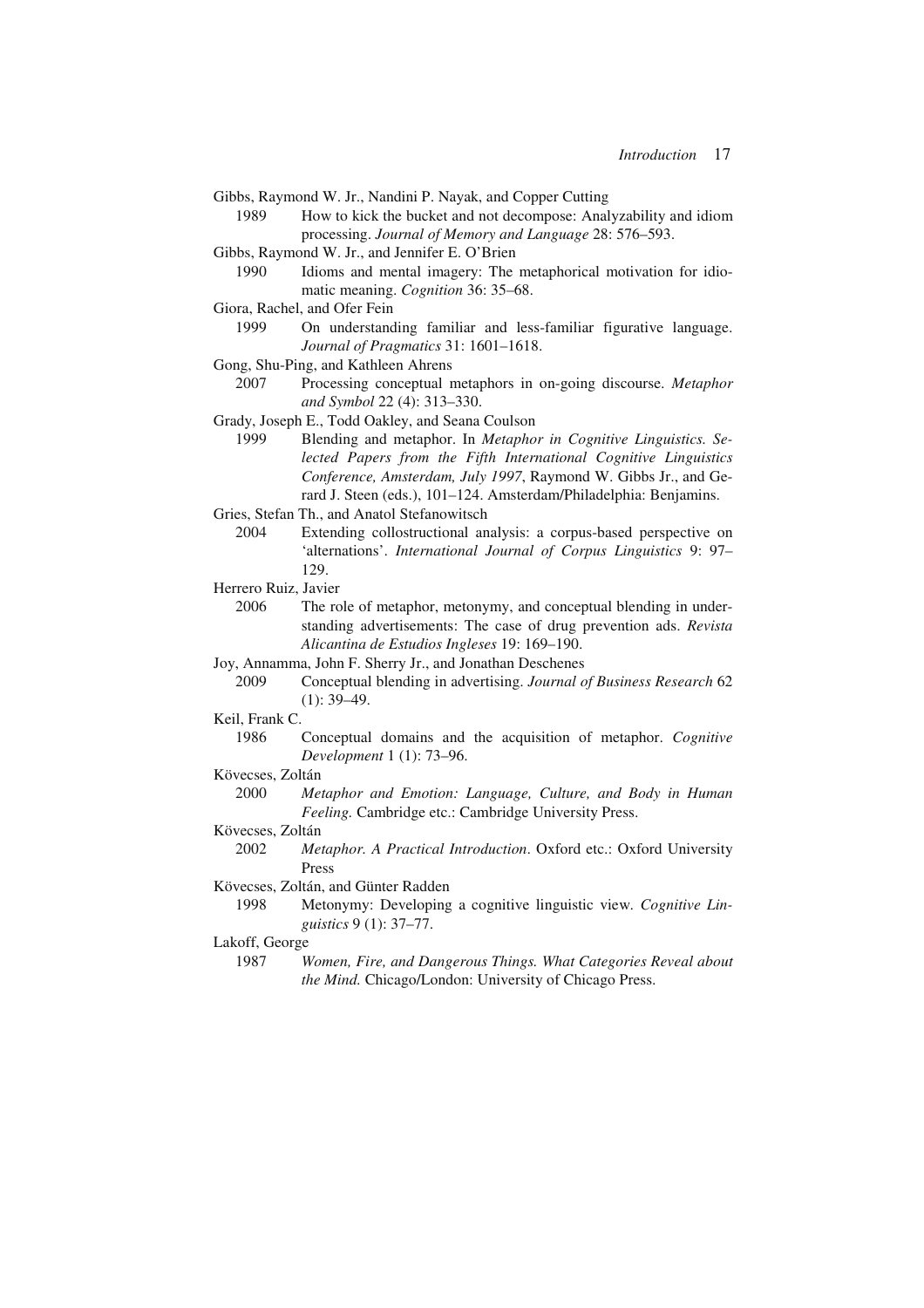## Lakoff, George

- 1990 The invariance hypothesis. Is abstract reason based on imageschemas? *Cognitive Linguistics* 1: 39–74.
- Lakoff, George
	- 1996 *Moral Politics: What Conservatives Know that Liberals Don't.* Chicago: University of Chicago Press.
- Lakoff, George
	- 2002 *Moral Politics: How Liberals and Conservatives Think*. 2nd ed. Chicago: University of Chicago Press.
- Lakoff, George, Jane Espenson, and Alan Schwartz
- 1991 *Master Metaphor List.* 2nd ed. Berkeley: University of California.
- Lakoff, George, and Mark Johnson
	- 1980 *Metaphors We Live By*. Chicago/London: University of Chicago Press.
- Lakoff, George, and Mark Johnson
	- 1999 *Philosophy in the Flesh. The Embodied Mind and its Challenge to Western Thought*. New York: Basic Books.
- Lakoff, George, and Mark Turner
- 1989 *More Than Cool Reason. A Field Guide to Poetic Metaphor*. Chicago/London: University of Chicago Press.
- Langacker, Ronald W.
- 1984 Active zones. *Proceedings of the Annual Meeting of the Berkeley Linguistics Society* 10: 172–188.
- Langacker, Ronald W.
	- 1987 *Foundations of Cognitive Grammar. Vol. I: Theoretical Prerequisites*. Stanford/CA: Stanford University Press.
- Langacker, Ronald W.
- 1993 Reference-point constructions. *Cognitive Linguistics* 4 (1): 1–38.
- Langacker, Ronald W.
	- 2008 *Cognitive Grammar. A Basic Introduction*, Oxford: Oxford University Press.
- Mandelblit, Nili, and Gilles Fauconnier
	- 2000 How I got myself arrested. Underspecificity in grammatical blends as a source for constructional ambiguity. In *Constructions in Cognitive Linguistics. Selected Papers from the Fifth International Cognitive Linguistics Conference, Amsterdam, 1997*, Ad Foolen, and Friederike van der Leek (eds.), 167–190. Amsterdam/Philadelphia: Benjamins.
- Matsuki, Keiko
	- 1995 Metaphors of anger in Japanese. In *Language and the Cognitive Construal of the World*, John R. Taylor, and Robert E. MacLaury (eds.), 137–151. Berlin/New York: Mouton de Gruyter.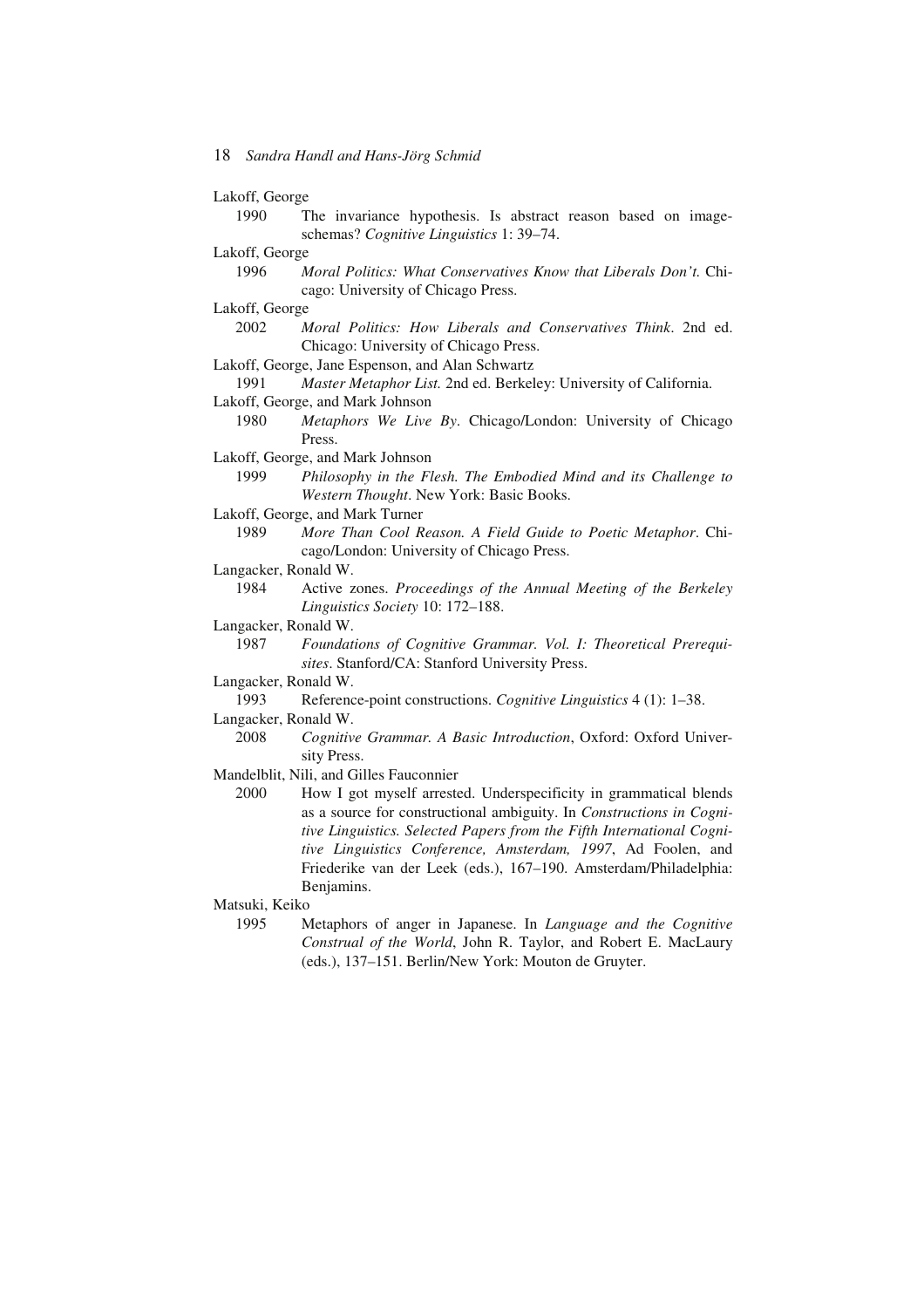Murphy, Gregory L.

- 1990 Noun phrase interpretation and conceptual combination. *Journal of Memory and Language* 29: 259–288.
- Musolff, Andreas
	- 2006 Metaphor scenarios in public discourse. *Metaphor and Symbol* 2 (1): 23–38.
- Nayak, Nandini P., and Raymond W. Gibbs Jr.
	- 1990 Conceptual knowledge in the interpretation of idioms. *Journal of Experimental Psychology: General* 119 (3): 315–330.

### Nerlich, Brigitte

- 2004 Towards a cultural understanding of agriculture: The case of the "war" on foot and mouth disease. *Agriculture and Human Values* 21 (1):15–25.
- Nerlich, Brigitte, and Christopher Halliday
	- 2007 Avian flu: The creation of expectations in the interplay between science and the media. *Sociology of Health and Illness* 29 (1): 46– 69.
- Nunberg, Geoffrey, Ivan A. Sag, and Thomas Wasow
	- 1994 Idioms. *Language* 70: 491–538.
- Oakley, Todd, and Anders Hougaard (eds.)
- 2008 *Mental Spaces in Discourse and* Interaction. Amsterdam/Philadelphia: Benjamins.
- Ortony, Andrew, Diane L. Schallert, Ralph E. Reynolds, and Stephen J. Antos
	- 1978 Interpreting metaphors and idioms: Some effects of context on comprehension. *Journal of Verbal Learning and Verbal Behavior* 17: 465–477.
- Pederson, Eric
	- 2007 Cognitive Linguistics and Linguistic Relativity. In *Oxford Handbook of Cognitive Linguistics*, Dirk Geeraerts, and Hubert Cuyckens (eds.), 1012–1044, Oxford etc.: Oxford University Press.

Pérez Hernández, Lorena

- 2002 Blending vs. conceptual integration in the construction of illocutionary meaning: Counterfactual pieces of advice. *Revista Alicantina de Estudios Ingleses* 15: 181–194.
- Radden, Günter, and Zoltán Kövecses
	- 1999 Towards a theory of metonymy. In *Metonymy in Language and Thought*, Klaus-Uwe Panther, and Günter Radden (eds.), 17–59. Amsterdam/Philadelphia: Benjamins.
- Reddy, Michael J.
	- 1993 The conduit metaphor a case of frame conflict in our language about language. In *Metaphor and thought*, 2nd ed., Andrew Ortony (ed.), 164–201. Cambridge: Cambridge University Press.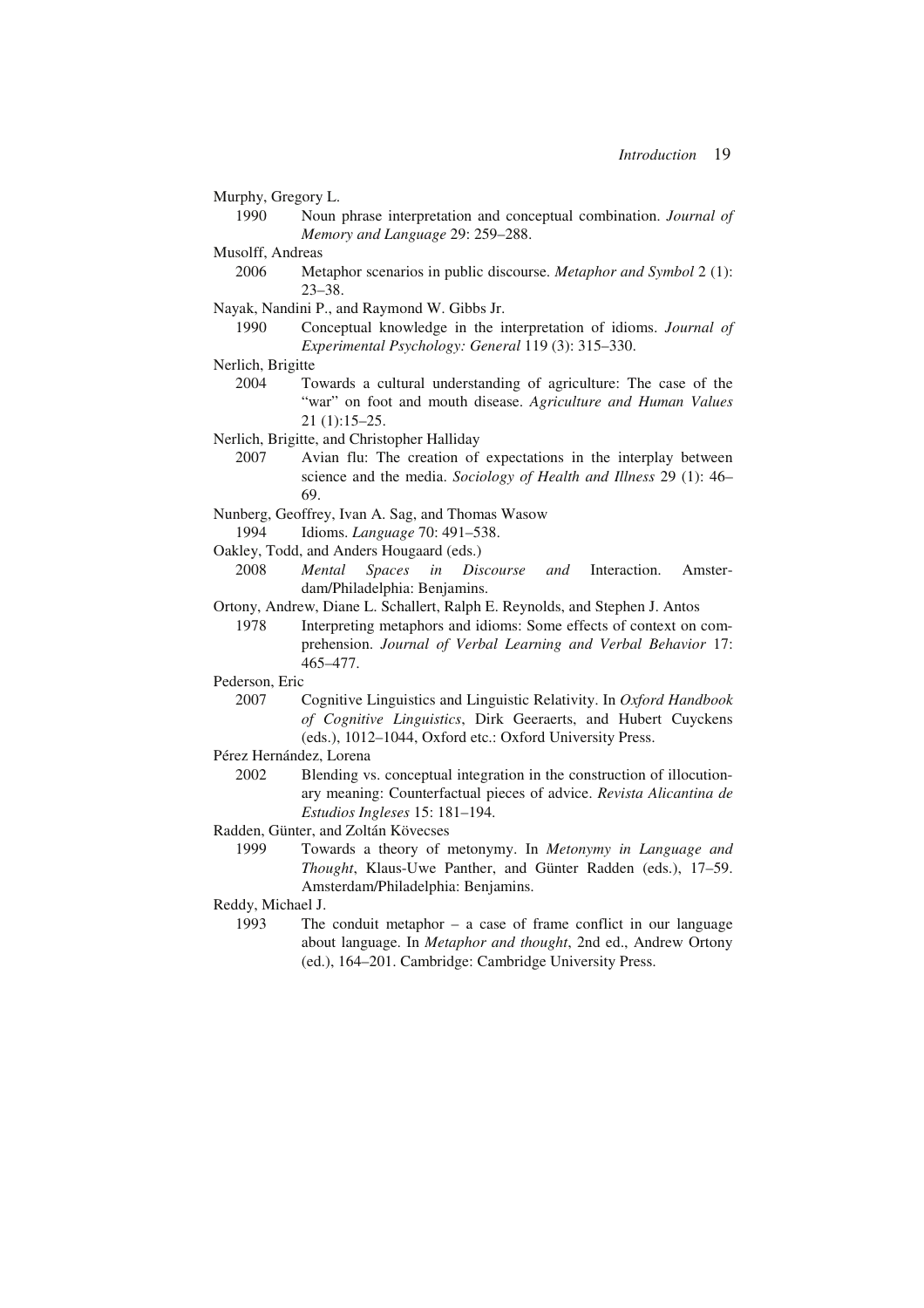- Ryder, Mary Ellen
	- 1994 *Ordered Chaos. The Interpretation of English Noun-noun Compounds*. Berkeley etc.: University of California Press.
- Sperber, Dan, and Deirdre Wilson
	- 1995 *Relevance. Communication and Cognition*. 2nd ed. Oxford: Blackwell.
- Steen, Gerard J.
	- 2007 *Finding Metaphor in Grammar and Usage. A Methodological Analysis of Theory and Research*. Amsterdam/Philadelphia: Benjamins.
- Stefanowitsch, Anatol
	- 2007 Words and their metaphors. In *Corpus-based Approaches to Metaphor and Metonymy*, Anatol Stefanowitsch and Stefan Th. Gries (eds.), 64–105. Berlin: Mouton de Gruyter.
- Stefanowitsch, Anatol, and Stefan Th. Gries
- 2003 Collostructions: Investigating the interaction of words and constructions. *International Journal of Corpus Linguistics* 8 (2): 209–243.
- Stefanowitsch, Anatol, and Stefan Th. Gries (eds.)
- 2007 *Corpus-based Approaches to Metaphor and Metonymy*. Berlin/New York: Mouton de Gruyter.
- Turner, Mark, and Gilles Fauconnier

 1995 Conceptual integration and formal expression. *Journal of Metaphor and Symbolic Activity* 10 (3): 183–204.

Ungerer, Friedrich

 2007 Word-formation. In *The Oxford Handbook of Cognitive Linguistics*, Dirk Geeraerts, and Hubert Cuyckens (eds.), 650–675. Oxford etc.: Oxford University Press.

- Ungerer, Friedrich, and Hans-Jörg Schmid
	- 2006 *An Introduction to Cognitive Linguistics*. 2nd ed. Harlow: Pearson Education.